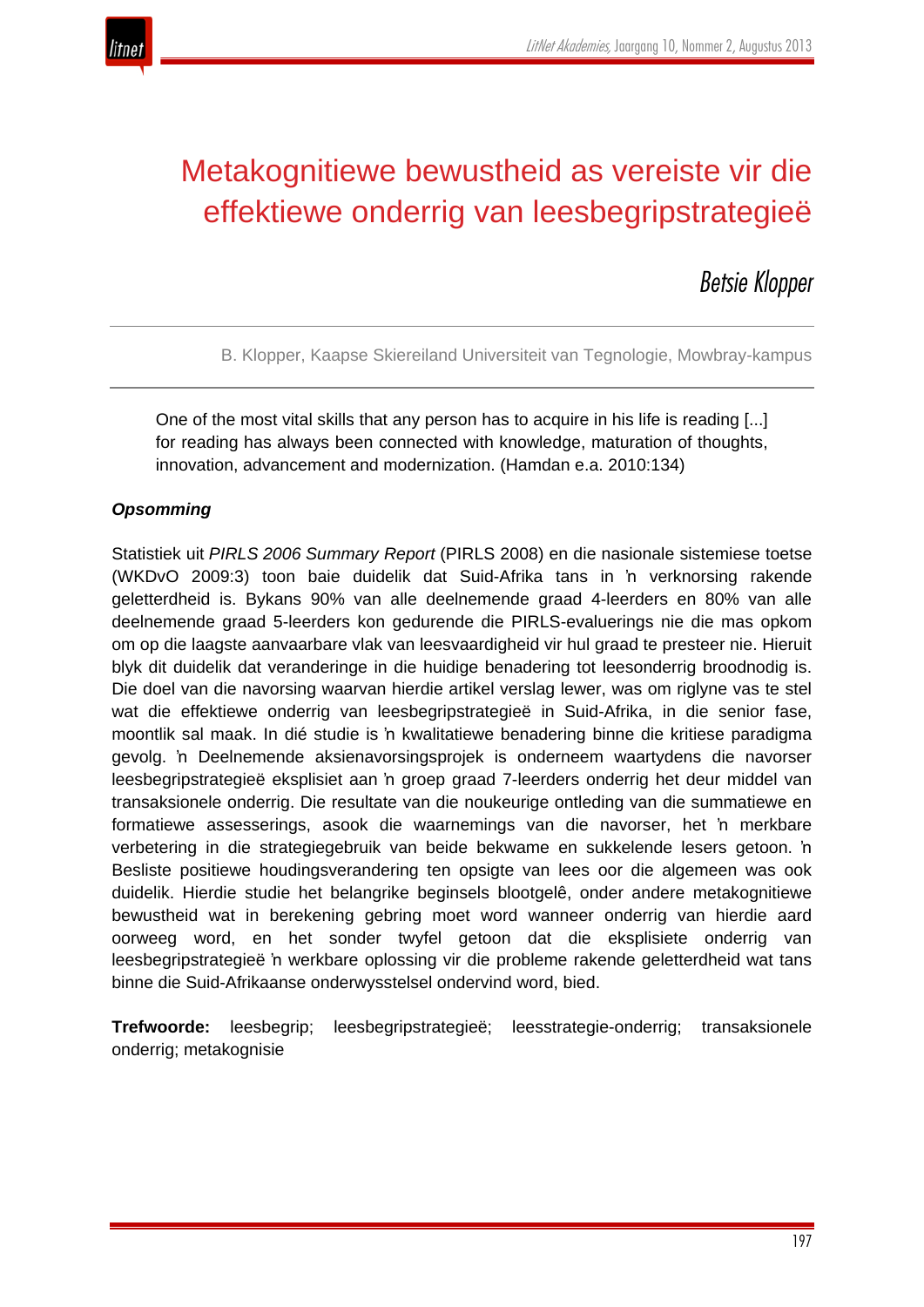

## *Abstract*

## **Metacognitive awareness as a requirement for effective comprehension strategy instruction**

A recent study (Klopper 2012), Riglyne vir die effektiewe onderrig van leesbegripstrategieë in die senior fase (Guidelines for effective comprehension strategy instruction in the senior phase), revealed that metacognitive awareness is a very important element in effective comprehension strategy instruction. The aim of this article is to discuss the role of metacognition in reading comprehension instruction, based on this study.

The Progress in International Reading Literacy Study report of 2006 revealed that South African learners achieved the lowest literacy scores of the 40 participating countries worldwide (PIRLS 2008). Although statistics reveal a gradual improvement in the results of the national systemic tests, these results are still extremely poor. A mere 44,8% of grade 6 learners in the Western Cape scored above 50% for literacy in 2008, notwithstanding the fact that 95,2% of all grade 6 learners were promoted to grade 7 (WKDvO 2009:3). The inevitable result is that teachers are faced with learners who can't read on the required level and therefore can't perform on grade level. This unhealthy cycle stresses the importance of support to both teachers and students and raises the issue of radical change regarding the current approach to reading/comprehension instruction.

This is confirmed by Pretorius:

Overall, the reading situation within the South African educational context appears to be a fairly dismal one. (2002:174)

[...]

If educational systems in developing countries aim to produce independent learners, then *serious* attention will need to be given to improving the reading skills of students. (2002:194)

Research of the past two decades shows unequivocally that reading strategy instruction is central in the improvement of reading comprehension. Snow (2002:32) holds the argument that "[M]eaning does not exist in text, […] (it) must be actively constructed, (and) instruction in how to employ strategies is necessary to improve comprehension." Therefore, the following research question guided the study: What are the guidelines for effective reading comprehension strategy instruction in the senior phase?

The theoretical framework of this study has its roots in the metacognitive theory of the early 1970s from which reading comprehension strategies emerged. McTavish (2008:406) defines metacognition as the process during which an individual is aware of, and thinks about, his own thinking processes. With the metacognitive theory in the background, the belief emerged that reading is an interactive process and that the awareness of thinking processes during reading could enhance a reader's performance through continuous inner dialogue (Pressley 2006:60; Zimmermann and Hutchins 2003:5). Billmeyer and Barton (1998, as referred to in Anker 2006:5) argued that the proficient reader, being aware of his thinking,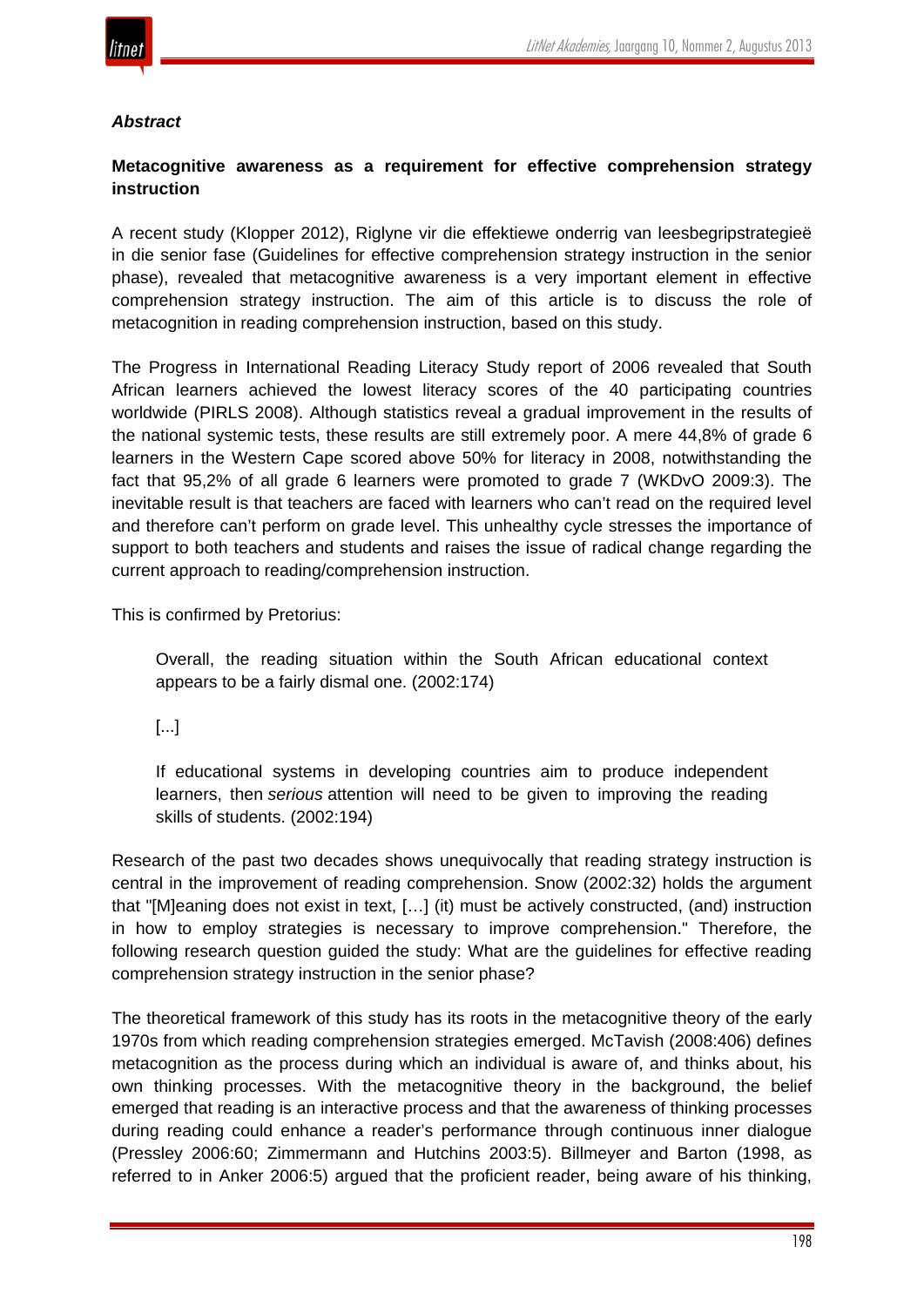has the ability to control his thinking processes before, during and after reading and can thus make focused decisions about his reading process. Through these studies, the thinking strategies used by proficient readers were identified and are what we now refer to as reading comprehension strategies, namely goal-setting, scanning, activating prior knowledge, predicting, monitoring comprehension, questioning, visualising, looking back, rereading and repairing, drawing inferences, connecting, summarising, drawing inferences, evaluating and synthesising.

During my research I was involved in a primary school in the Wellington district, where I worked with a group of grade 7 learners. I was not a teacher at the school, therefore there was a time limit of two 30-minute sessions per week. Because of this time constraint I had to select only three strategies for the study: prediction, monitoring of comprehension and questioning.

I used a qualitative approach, within the paradigm of critical theory, to conduct a participatory action research project. I selected the participants through a sample of convenience and collected data in the form of pre- and post-testing, observation (in the form of field notes), continuous assessment and attitude surveys.

One of the widely supported teaching strategies for comprehension instruction is known as transactional strategy instruction. Pressley, El-Dinary, Gaskins et al. (1992:513) describe it as follows: "Student and teacher transactions with text are the heart of this form of instruction, with classroom discourse consisting of teachers providing support and guidance to students as they attempt to use strategies to learn regular elementary content." It follows a process of explanation of the focus strategy, modelling of the focus strategy, practising the focus strategy with the gradual release of responsibility (providing scaffolding) and the independent use of the focus strategy. Pressley (2006:334) describes the goal of comprehension strategies instruction as a way "to teach students to take over their own reading and thinking".

The practical phase of the research consisted of a pre-test (comprehension test), an intervention programme and a post-test. During the first cycle of the intervention programme the participants completed a metacognitive and attitude survey to get an idea of their current standing regarding strategy use and reading. I then used transactional strategy instruction to explicitly teach prediction as a strategy, using a tally sheet developed by Kelley and Clausen-Grace (2007) for prediction. This tally sheet provided the participants with ten things one can use to make predictions, e.g. "I use the title to make a prediction." The initial response was positive, but after a while I suspected that something was wrong. An informal survey of participants' attitudes towards prediction confirmed my suspicion: they were not responding in the way the literature suggested they would. Both the positive and negative remarks suggested that they did not understand the concept of using reading strategies. I decided to look at the literature again in search of alternative teaching methods that could build on what had already been taught. During this process I realised that the participants didn't have the knowledge or the background that was assumed in the literature. Furthermore, I realised that transactional instruction could not work without a firm foundation in the form of an introductory unit, during which terminology should be explained and working definitions formulated, among others that of metacognition, since that is where the roots of strategy instruction lie. Metacognitive awareness also seemed to be equally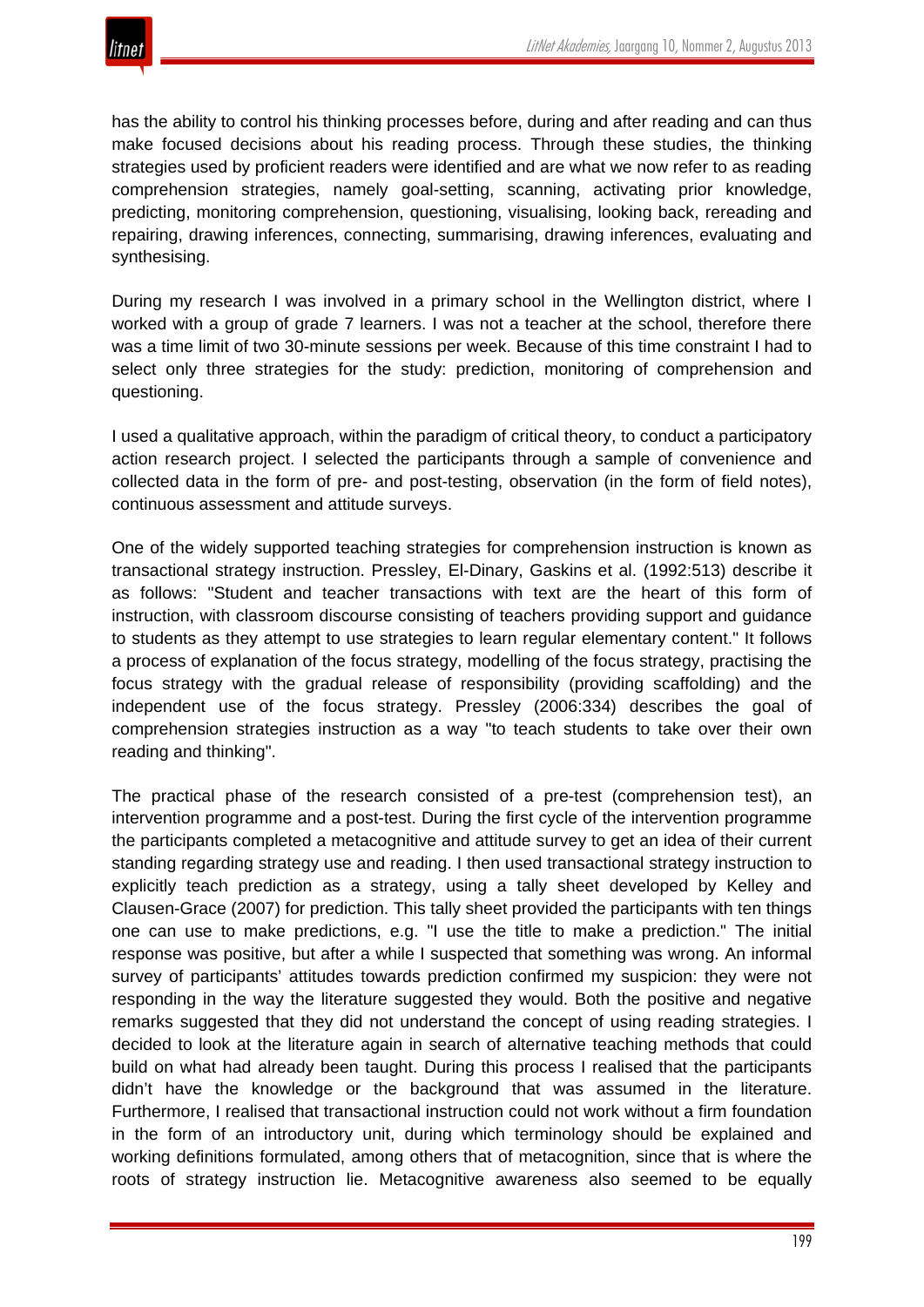

important to both the teacher and the learners. Without it, instruction lost its authenticity and the participants viewed strategy use as just another activity.

This second review of literature guided me towards the Metacognitive Teaching Framework (MTF) of Kelley and Clausen-Grace (2007). They used metacognitive theory and the principles of transactional instruction to develop a framework for strategy instruction. It consists of an introductory unit followed by each focus strategy being taught through four phases: (1) modelling, (2) refining of strategy use, (3) fluent strategy use and (4) selfassessment and goal-setting.

The second cycle of the research started with the above-mentioned introductory unit through which I introduced metacognition, the strategies to be taught and the structure of R5 (an exercise that supports individual strategy instruction within large groups). This unit helped the participants to become aware of metacognition and their inner dialogue. It also created a positive learning environment which, up to that point, seemed to be absent during the allocated official reading time. With the introduction of the second focus strategy, monitoring of comprehension, the participants showed greater interest in and understanding of the concept of strategy use. I followed the structure of MTF to teach the fix-up strategies (what good readers do when meaning breaks down) recommended by Zimmermann and Hutchins (2003). During this cycle I learned three important things: (1) the importance of good text choices (difficulty levels as well as texts that fall within the participants' fields of interest), (2) enough time for scaffolding, and (3) the need to remind them continuously of what they are busy with (metacognitive strategies). When the participants are left to use the focus strategy independently too soon, they very soon feel lost, and if the teacher fails to remind them of the ultimate goal of the task (using metacognitive strategies to comprehend better), it becomes just another activity.

The focus strategy for the third cycle was questioning. Because the learners had already been introduced to this strategy during the introductory unit, and by this stage were used to the method of teaching, the strategy was easily accepted and the learning process went a lot more quickly. As with the prediction tally sheet, I used Kelley and Clausen-Grace's (2007) tally sheet for questioning. This tally sheet consists of 11 reasons for asking questions during reading, namely, to clarify something in the text, to help with vocabulary, to find specific information, to connect with characters or ideas, to use one the five senses, to understand the choices of the author, to understand text structure and organisation, to summarise, to think further than the text, to understand a character and to predict. The reader has to keep score of how many times each of these reasons was applicable to the questions asked during the reading process. I found that the participants' questions shifted from simple questions like "What will happen next?" to more complex questions, like "Why did the writer compare the character to a fish?" and "Why does she find it difficult to accept the circumstances?".

An analysis of the formative and summative assessment results, together with my observations after the implementation of MTF, revealed a marked improvement in the use of comprehension strategies for both proficient and struggling readers. A definite positive change in attitude towards reading in general was also noted. The participants' general comments about the programme showed that their knowledge of metacognition and a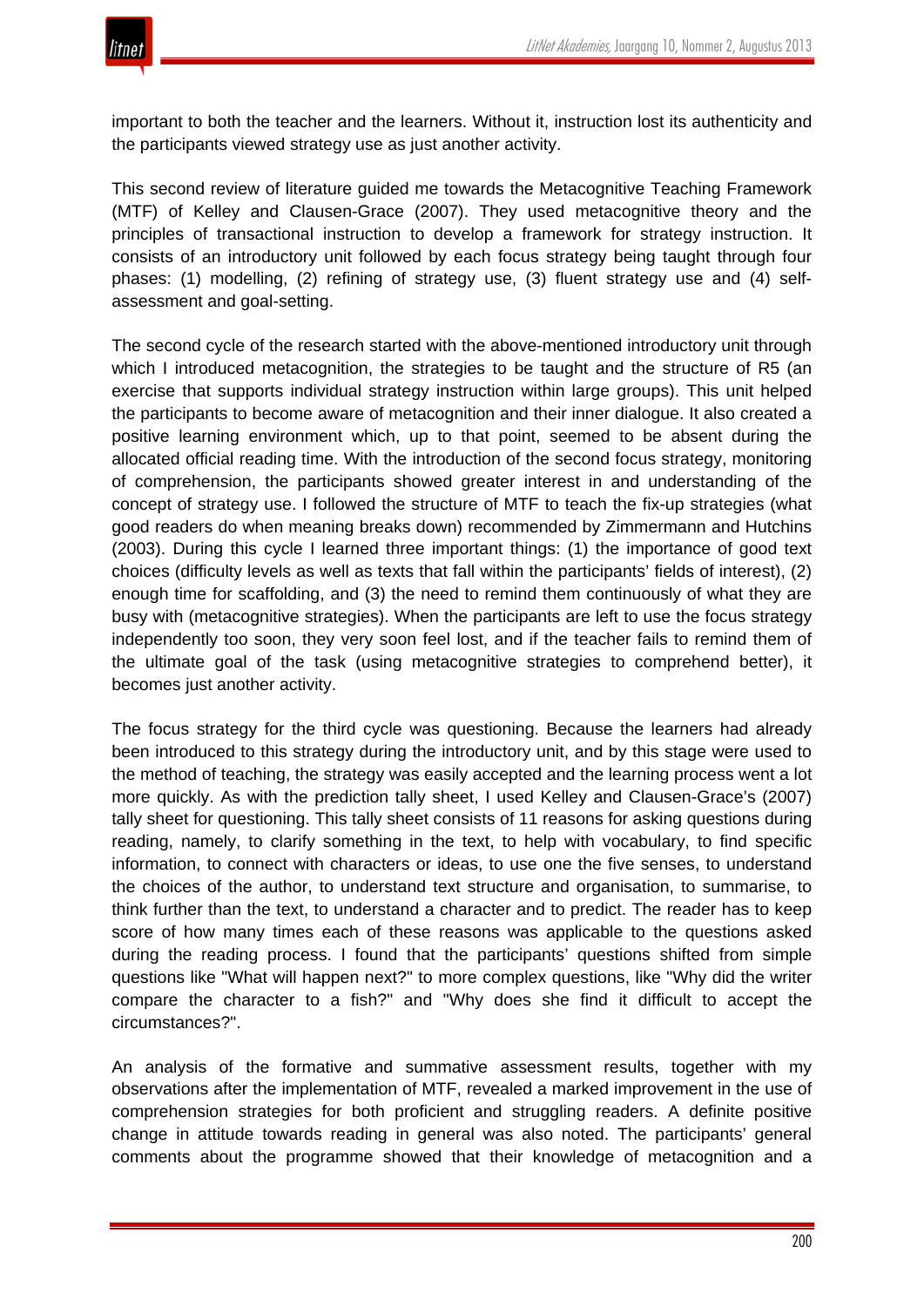

consciousness of comprehension helped them to understand the concept and value of reading strategies. This is an example of such a comment:

I think it helped me a lot because it exposed me to many new skills. I understand better when I read and I use metacognition a lot, because it helps a lot. I can make better predictions and ask better questions.

Thus; the study revealed some important principles to bear in mind when comprehension strategy instruction is to be considered as a method to address the current literacy challenges in South Africa. A unit introducing metacognition proved to be essential for effective instruction of this kind as well as for successful, independent strategy use by learners. In addition, this study illustrated that instruction of this kind is a definite possibility and presents a feasible solution within the South African education system.

**Keywords**: reading comprehension; comprehension strategies; comprehension strategy instruction; transactional instruction; metacognition

## **1. Inleiding**

Uit 'n onlangse studie (Klopper 2012), Riglyne vir die effektiewe onderrig van leesbegripstrategieë in die Senior fase, het dit geblyk dat metakognitiewe bewustheid een van die vereistes vir effektiewe begripstrategie-onderrig is. Die doel van hierdie artikel is om die rol van metakognisie tydens leesbegrip-onderrig na aanleiding van hierdie navorsing te bespreek.

## **2. Agtergrond en motivering**

Statistiek uit die Progress in International Reading Literacy Study-verslag van 2006 (wat in 2008 gepubliseer is) (PIRLS 2008), asook die nasionale sistemiese toetse (WKDvO 2009:3) toon onomwonde dat Suid-Afrika grootskaalse probleme aangaande geletterdheid ondervind (Venter, Van Staden en Du Toit 2008:33–8).

Volgens bogenoemde verslag (PIRLS 2008) kon 87% van graad 4-leerders en 78% van graad 5-leerders in Suid-Afrika in 2006 nie die mas opkom om op die laagste vlak (volgens PIRLS vasgestel) van leesvaardigheid te presteer nie. Suid-Afrika het die heel swakste van die 40 deelnemende lande gevaar in dié studie wat die leesbegripvaardighede van leerders wêreldwyd getoets het. Nie net het hul laaste geëindig nie, maar die gemiddelde uitslag van die leerders het ver onder die vasgestelde internasionale gemiddeld van 500 punte gelê.

Die uitslae van die nasionale sistemiese toetse (WKDvO 2009) is net so kommerwekkend. Alhoewel die statistiek 'n algaande verbetering toon, is die uitslae steeds swak. Slegs 44,8% van alle graad 6-leerders in die Wes-Kaap kon in 2008 meer as 50% vir geletterdheid behaal. Dit beteken dat meer as die helfte van leerders wat reeds tot in graad 6 gevorder het, nie op graad 6-vlak presteer nie. Ten spyte hiervan is 95,2% van alle graad 6-leerders in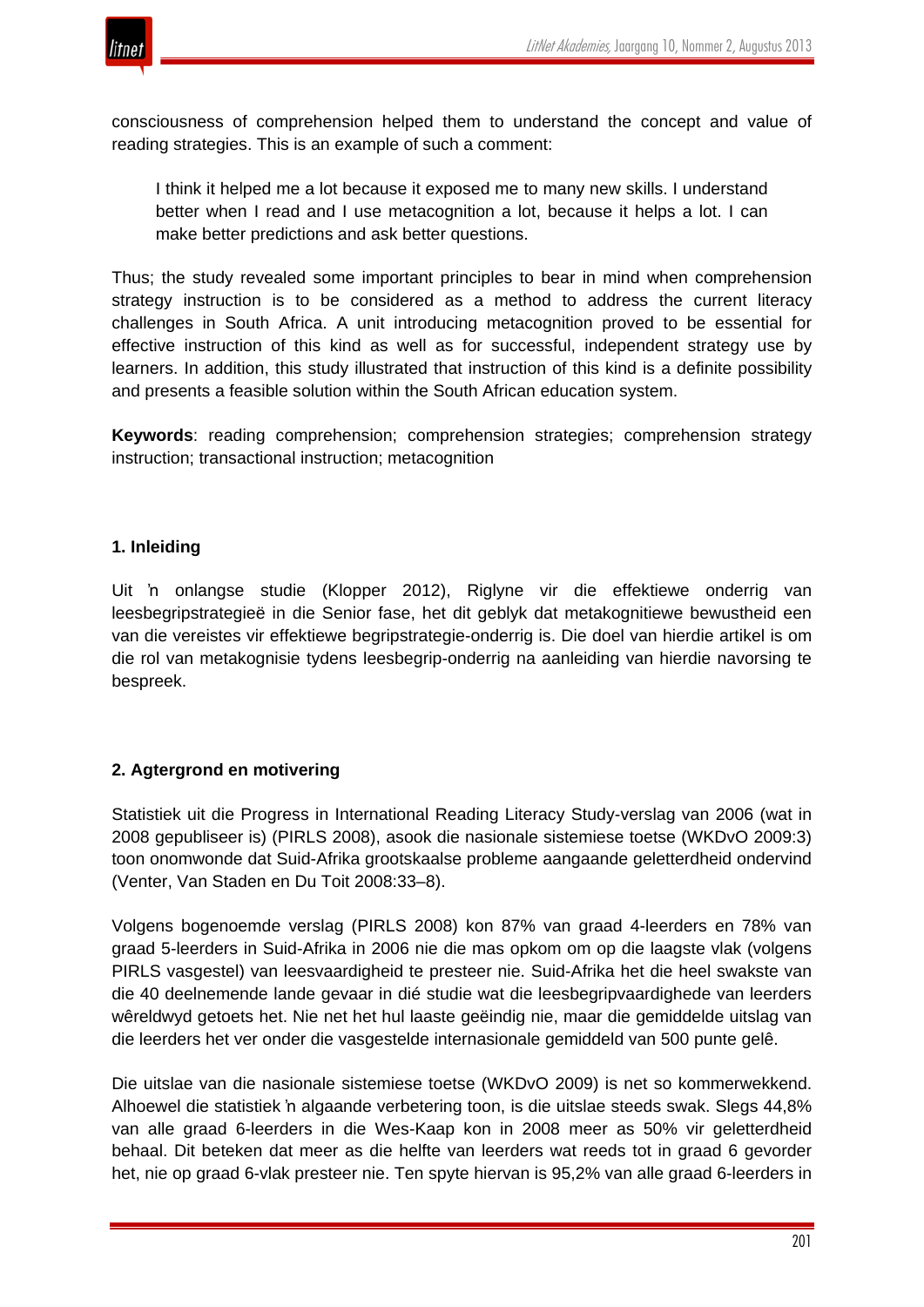

2009 na graad 7 bevorder (WKDvO 2009:3), wat op sy beurt veroorsaak dat onderwysers in die senior fase met leerders gekonfronteer word wat nie op die verlangde vlak presteer of kan presteer nie. 'n Dringende behoefte aan die verbetering van Suid-Afrikaanse kinders se leesvermoë, asook ondersteuning aan onderwysers in die senior fase, is dus duidelik (Venter e.a. 2008:38). Dit word deur Pretorius bevestig:

Overall, the reading situation within the South African educational context appears to be a fairly dismal one. (2002:174)

[...]

If educational systems in developing countries aim to produce independent learners, then *serious* attention will need to be given to improving the reading skills of students. (2002:194)

In die PIRLS-verslag word daar spesifiek daarna verwys dat meer kontekstuele navorsing in Suid-Afrika nodig is om onderrigstrategieë wat leerderprestasie ten opsigte van leesvaardigheid sal verbeter, te ondersoek (Long en Zimmerman 2008:57). Klapwijk (2012:191) ondersteun hierdie aanbeveling wanneer sy die prioriteit wat geletterdheid tans in die Suid-Afrikaanse kurrikulum geniet, beklemtoon as middel tot persoonlike ontwikkeling en die land se ekonomiese welstand.

Navorsing van die afgelope twee dekades toon onomwonde dat die eksplisiete onderrig van leesstrategieë sentraal staan in die verbetering van leesbegrip (Zimmermann en Hutchins 2003:5; Pressley 2006:335; Snow 2002:33; Harvey en Goudvis 2007:31; Block, Gambrell en Pressley 2002:9, 26; Pretorius en Lephalala 2011:5; Klapwijk 2012:192); vandaar die fokus van hierdie artikel. Die vraag wat die navorsing gerig het, is: Wat is die riglyne vir effektiewe leesbegripstrategie-onderrig in die senior fase?

## **3. Die literatuurstudie**

## *3.1 Leesbegrip*

Tradisionele definisies van leesbegrip fokus dikwels op die leser se vermoë om suksesvol te dekodeer en om daarna vrae oor die geleeste gedeelte te beantwoord. Navorsing bewys egter oor en oor dat leesbegrip baie meer as slegs dit is. Alhoewel korrekte en vlot dekodering 'n essensiële komponent van leesbegrip is, het dit net soveel te doen met die leser se denkprosesse, die leer wat plaasvind, die uitbreiding van kennis, die bemeestering van nuwe inligting en die subtiele verbinding met die denke van onbekendes (Zimmermann en Hutchins 2003:7). Die doel van die leesproses is immers om te verstaan en nie bloot om te dekodeer nie.

'n Leser bring kognitiewe vermoëns (aandag, geheue, ontledingsvermoëns, afleidings, visualisering), motivering (doel met lees belangstelling in die onderwerp), agtergrondkennis (woordeskat en onderwerpkennis, kennis van die taal) en sy vorige ervarings na die leesproses (Snow 2002:xiv; Keene en Zimmermann 2007:71; McTavish 2008:406;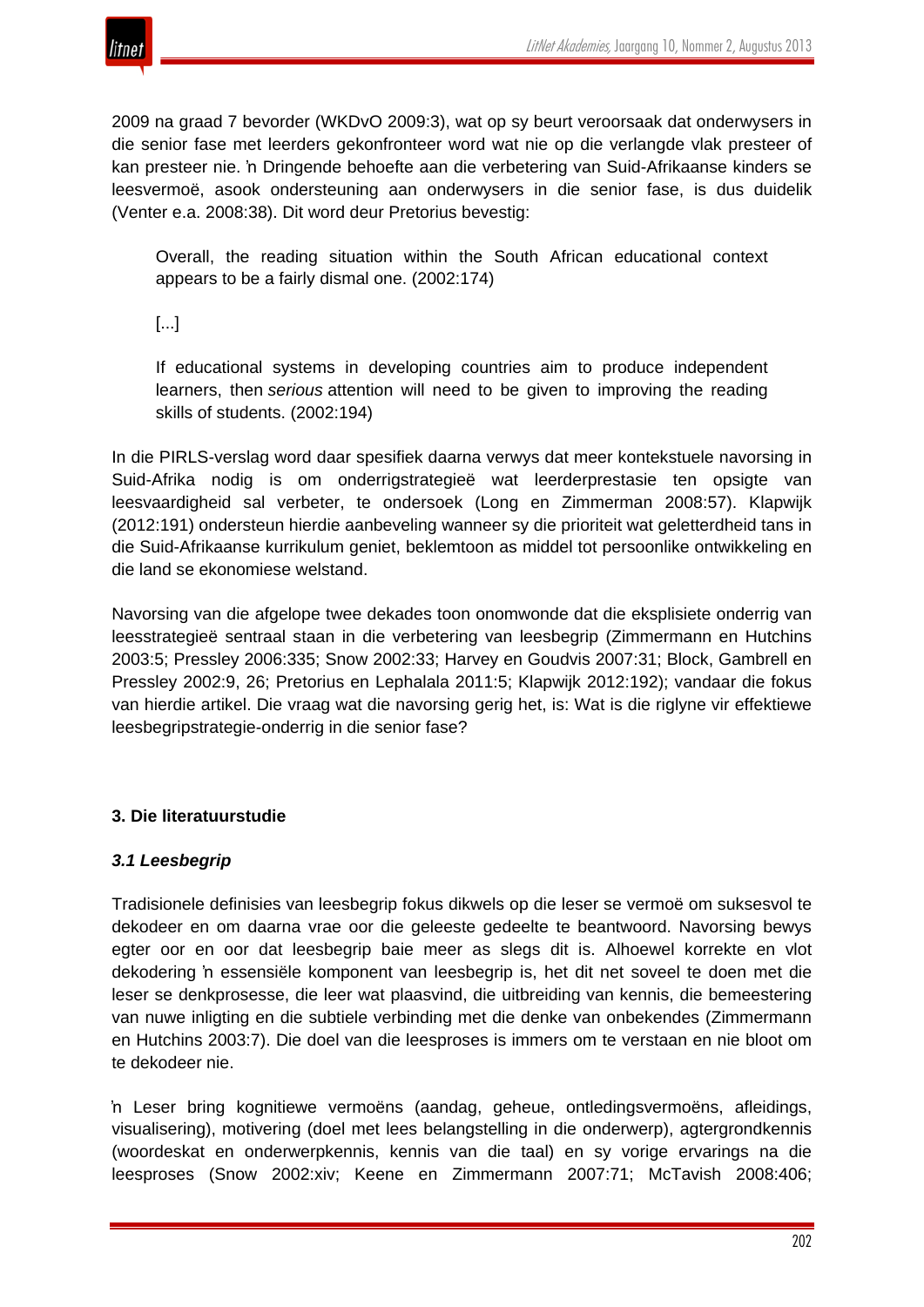

Zimmermann en Hutchins 2003:44). Navorsers beweer dat dit die aktiewe konstruksie van betekenis (Harvey en Goudvis 2007:13) deur middel van 'n interaktiewe proses is wat die leser en sy agtergrondkennis, die teks, asook die konteks insluit (Block e.a 2002:5; McKeown, Beck en Blake 2009:219): "the process of simultaneously extracting and constructing meaning through interaction and involvement with written language" (Snow 2002:xiii).





Vir die doel van hierdie artikel is die volgende definisie vir leesbegrip gebruik: Leesbegrip is die ontsluiting en konstruksie van betekenis gedurende 'n doelgerigte proses wat bestaan uit konstante interne dialoog deur die leser, sy interaksie met die teks (Zimmermann en Hutchins 2003:5), asook eksterne dialoog oor die teks en relevante agtergrondkennis binne 'n sosiale konteks.

## *3.2 Die onderbou van moderne leesbegriponderrig*

Soos in Suid-Afrika, was die primêre fokus van leesonderrig in die VSA vir baie jare op dekoderings- en woordherkenningsvaardighede, omdat navorsers geglo het dat dit 'n gebrek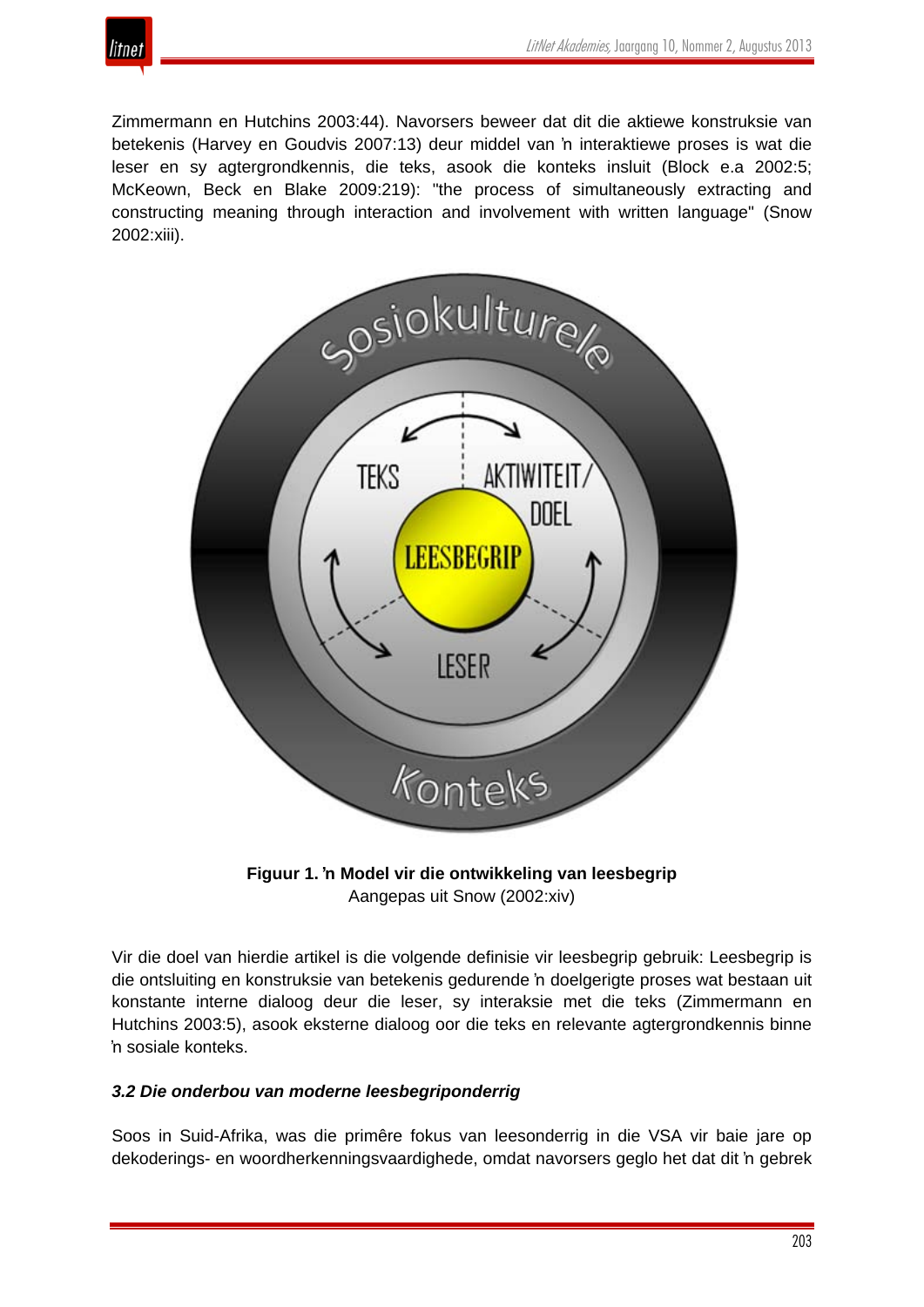

aan een of beide van hierdie elemente is wat veroorsaak dat effektiewe konstruksie van betekenis nie kan plaasvind nie.

In die 1970's tot 1990's is daar baie toetse op grond van die verbale riglyne deur deur gebruik van goeie lesers gedoen. Volwasse, bekwame lesers is gevra om bewus te wees van hul denke tydens die leesproses en dan hardop te dink terwyl hulle lees. Deur hierdie studies is waardevolle kennis ingewin oor die bewuste, aktiewe begripsprosesse wat by bekwame lesers teenwoordig is (Pressley 2006:55). In 1995 het Pressley en Afflerbach oorsigtelik gaan kyk na al hierdie "hardop dink"-studies wat tot in 1994 opgeteken is. Hieruit het dit duidelik geword dat lees as aktiewe proses algemeen voorgekom het in bykans elke studie en dat daar sekere strategieë is wat voor, tydens en na die leesaktiwiteit deur bekwame lesers gebruik word om betekenis te konstrueer (Pressley 2006:56–8, 303).

Laasgenoemde studie maak dit duidelik dat wanneer iemand geleer word om strategieë te gebruik wanneer hy lees, dit inderwaarheid kan beteken dat so 'n persoon geleer kan word om te lees en te dink op die manier waarop bekwame lesers dit doen (Pressley 2006:303).

### *3.2.1 Die ontstaan van die metakognitiewe teorie*

Reeds in die 1970's het daar in die sielkunde 'n studie na metakognisie begin wat vinnig die aandag van leesnavorsers getrek het. In die soeke na redes waarom sommige mense meer suksesvolle lesers as ander is, het dié navorsing nuwe moontlikhede gebied (Block en Parris 2008:68). In hierdie tyd het die metakognitiewe teorie begin gestalte kry in die studies van onder andere Flavell en Wellman (soos na verwys in Kelley en Clausen-Grace 2007:3). Flavell (1987) het beweer dat dit 'n belangrike reguleringsfunksie tydens kognitiewe prosesse vervul en dat indien 'n persoon bewus is van sy eie denke, dit waarskynlik die doeltreffende langtermyngebruik van aangeleerde strategieë sal bevorder.

Kelley en Clausen-Grace (2007:vii) se navorsingsfokus sluit hierby aan, naamlik die bevordering van metakognitiewe denke by leerders deur middel van leesbegripstrategieonderrig wat die ontwikkeling van onafhanklike lesers voor oë het.

Vir die doel van hierdie artikel het ek McTavish (2008:406) se definisie van metakognisie gebruik. Hy beskou dit as die proses waartydens 'n individu bewus is van, en nadink oor, sy eie denkprosesse.

Met die metakognitiewe teorie as agtergrond het daar 'n groot deurbraak plaasgevind in die veld van leesonderrig. Die identifisering van spesifieke denkstrategieë wat tydens die leesproses deur goeie lesers gebruik word, het daartoe gelei dat navorsers lees as 'n interaktiewe proses begin beskou het. Die bekwame leser gebruik dus nie slegs die verskillende denkstrategieë nie, hy is ook voortdurend bewus van sy gebruik daarvan en oefen gereeld keuses uit oor watter strategie op 'n sekere tydstip gebruik moet word. Hy kan sy denkprosesse voor, tydens en na die leesproses beheer (Billmeyer en Barton 1988, soos na verwys in Anker 2006:5) en as gevolg daarvan doelbewuste besluite oor sy leesproses neem. Sedert die identifisering van hierdie denkstrategieë is die literatuur betreffende leesonderrig vol daarvan. Hierdie strategieë staan bekend as leesbegrip- of metakognitiewe strategieë.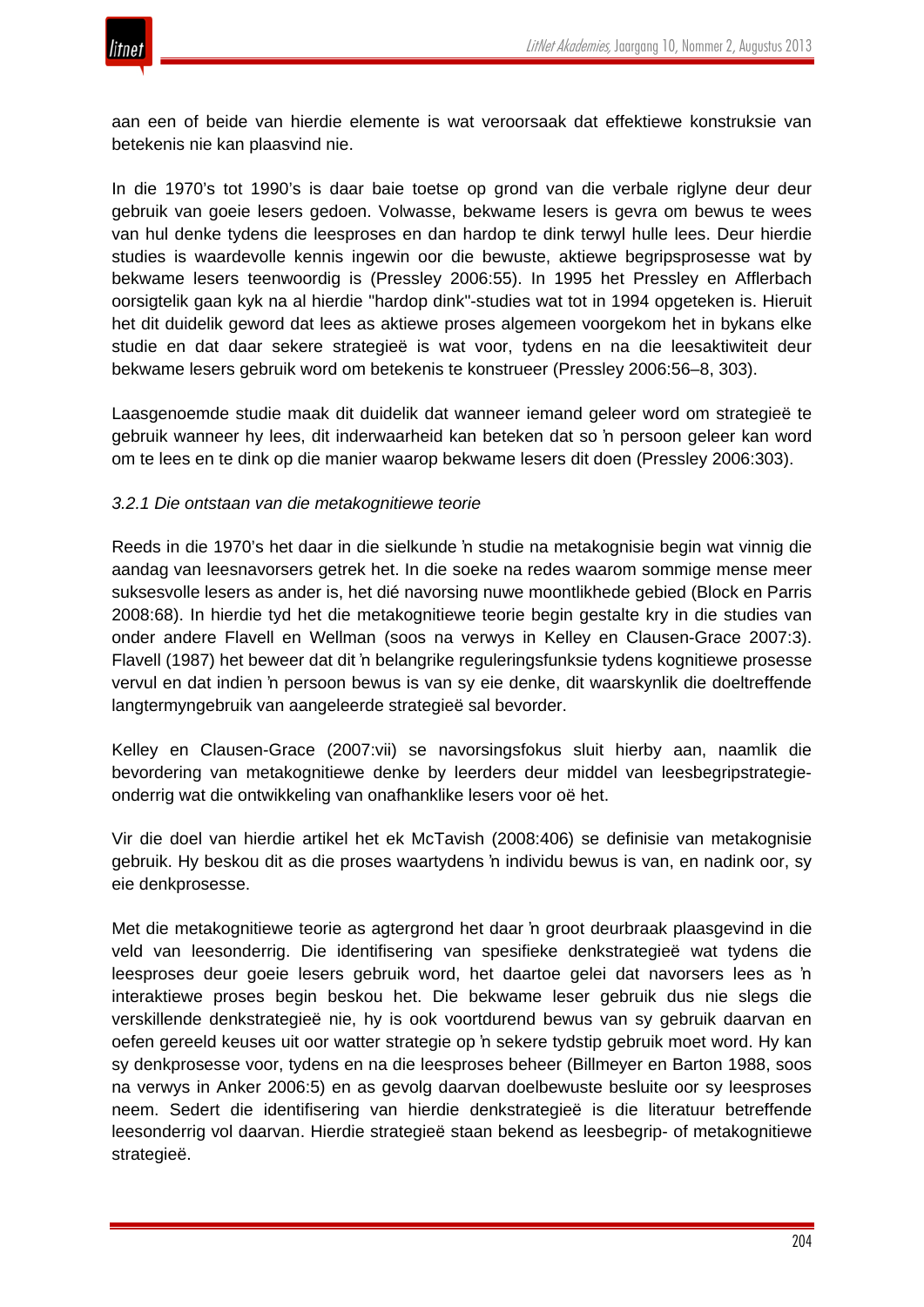

## *3.3 Leesbegripstrategieë*

## *3.3.1 Definiëring*

Die leksikale betekenis van die woord *strategie* word soos volg in die HAT (2005:1127) aangegee: "Die wyse waarop 'n mens volgens beplanning jou doel gaan bereik". Die kern van hierdie begrip is baie duidelik die doelbewuste beplanning ten opsigte van 'n taak. Wanneer dit binne 'n leeskonteks beskou word, kan die doel van die leesaktiwiteit gesien word as begrip; en om strategies te lees kan omskryf word as die plan waarvolgens 'n leser die leesproses aanpak ten einde hierdie doel te bereik. Dit is dus 'n plan van aksie wat deur goeie lesers tydens die leesproses gebruik word ten einde betekenis uit die teks te konstrueer.

## *3.3.2 Strategieë*

Die strategieë wat deur die onderstaande navorsers by bekwame lesers geïdentifiseer is, word in Tabel 1 uiteengesit. Navorsing van die afgelope 30 jaar toon dat indien hierdie begripstrategieë deur onderwysers aan leerders oorgedra word, dit van onskatbare waarde vir goeie, asook swakker, lesers, in die ontwikkelingproses tot bekwame lesers is (Zimmermann en Hutchins 2003:5; Johnson 2005:1). Block en Parris (2008), Duke en Pearson (2002) en Pressley (2006), onder andere, lys elk in hul werk die strategieë wat hulle as suksesvol beskou. Hierdie bronne oorvleuel grootliks, en uit die literatuur blyk dit dat die onderstaande kombinasie van Block en Parris (2008) en Duke en Pearson (2002) die volledigste uiteensetting van dié strategieë verskaf.

Bron: 'n Kombinasie van Block en Parris (2008:22) en Duke en Pearson (2002:1)

| <b>Strategie</b>   | <b>Beskrywing</b>                                                                                                                                                                   |
|--------------------|-------------------------------------------------------------------------------------------------------------------------------------------------------------------------------------|
| Doelwitstelling    | Stel 'n definitiewe doelwit vir die leesaktiwiteit en kontroleer gedurig<br>of die doelwit bereik word of nie.                                                                      |
| <b>Vluglees</b>    | Vorm 'n idee van die teks voordat daar gelees word deur na titels,<br>tekseienskappe, afdelings, prente en illustrasies te kyk.                                                     |
|                    | Aktivering van skema Roep die agtergrondkennis oor die onderwerp, skrywer, genre en<br>teksstruktuur op.                                                                            |
| Voorspelling       | Maak voorspellings oor die teks wat voortdurend bygewerk word<br>tydens die leesproses om te voorspel wat volgende gaan gebeur<br>en te toets of vorige voorspellings akkuraat was. |
| Monitor van begrip | Bewustheid van betekenis. Bewuste aktivering van strategieë wat<br>die leser in staat stel om betekenis af te lei en/of woorde, frases of<br>sinne te ontsyfer.                     |
| Vraagstelling      | Verhelder begrip deur vrae oor die teks asook die skrywer se<br>bedoeling te vra.                                                                                                   |
| Visualisering      | Konstrueer betekenis uit die teks deur beelde in die gedagtes te<br>vorm.                                                                                                           |
| herstel            | Kyk terug, herlees en Voortdurende refleksie besinning voor, gedurende en nadat daar<br>gelees is om sodoende betekenis te konstrueer.                                              |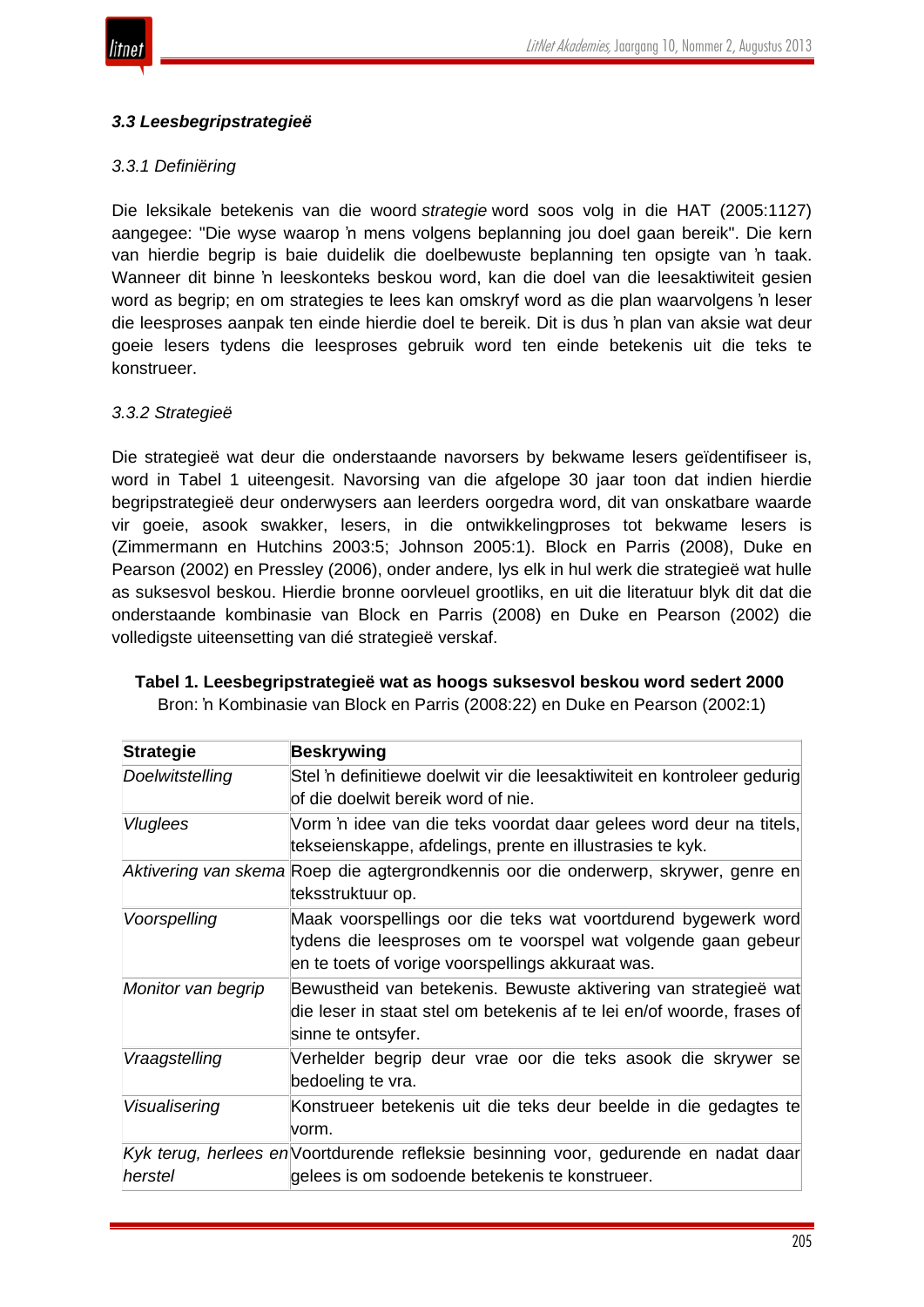

| Afleiding                    | Verbind idees in die teks met persoonlike ervarings, kennis van<br>ander tekste en/of algemene kennis en maak afleidings wat help<br>met die konstruksie van betekenis.   |
|------------------------------|---------------------------------------------------------------------------------------------------------------------------------------------------------------------------|
| Verbandlegging/              | Verbind idees en gebeure in die teks met 'n bekende ervaring,                                                                                                             |
| Assosiasie                   | gebeurtenis of kennis in die leser se skema.                                                                                                                              |
| Opsomming<br>gevolgtrekkings | en dentifisering van hoofgedagtes en/of kerngedeeltes in die teks.                                                                                                        |
| Evaluering                   | Benader 'n feitelike teks met die verwagting om van meet af aan die<br>tekseienskappe, soos byvoorbeeld probleme en oplossings, raak te<br>sien en daaraan aandag te gee. |
| Sintese                      | Kyk na informatiewe tekste se eienskappe, unieke inligting,<br>volgorde van besonderhede en gevolgtrekkings as geheel en<br>kombineer dit om betekenis te konstrueer.     |

In teenstelling met dié strategieë toon jong en/of minder ervare lesers 'n gebrek aan soortgelyke aktiwiteite gedurende die leesproses.

## *3.4 Strategieë wat onderrig is*

Gedurende my navorsing was ek by 'n laerskool in die Wellingtondistrik betrokke, waar ek met 'n groep graad 7-leerders gewerk het. Omdat ek nie 'n onderwyser by die skool was nie en slegs twee maal per week besoek kon aflê, was daar 'n beperking ten opsigte van onderrigtyd. Weens hierdie beperking het ek drie strategieë gekies vir die studie, naamlik (1) voorspelling, (2) monitor van begrip en (3) vraagstelling. Navorsing toon dat lesers se vermoë om betekenis te konstrueer dramaties verbeter het, selfs al is daar net twee of drie strategieë onderrig. Dit word toegeskryf aan die kognitiewe prosesse wat deur die onderrig van begripstrategieë geaktiveer word en nie soseer aan die spesifieke strategieë wat onderrig is nie (Block en Parris 2008:327).

Waarom juis hierdie drie strategieë?

## *3.4.1 Voorspelling*

Duke en Pearson (2002:6) het gevind dat selfs wanneer 'n voorspelling 'n wilde raaiskoot is, dit die konstruksie van betekenis, wat gedurende die leesproses moet plaasvind, positief kan beïnvloed. Hulle beweer dat die blote betrokkenheid by die teks die rede hiervoor is. Omdat die maak van voorspellings baie natuurlik gebeur en enige leser dit redelik maklik regkry, het ek hierdie strategie gekies om mee te begin ten einde die geleentheid vir 'n aanvanklike sukses-ervaring vir elke leerder te skep. Voorspellings help die leser met die bou van spanning, die skep van 'n verwagting, die vermoë om die korrekte boek te kies; dit voorsien die leser van 'n rede om te lees; dit dien as bakens in die leesproses; dit help met verbandlegging tussen skema en nuwe inligting; dit bevorder kritiese denke; en dit dwing die leser om by die teks betrokke te raak en sodoende in dialoog te tree daarmee (Ellery 2005:149; Kelley en Clausen-Grace 2007:79).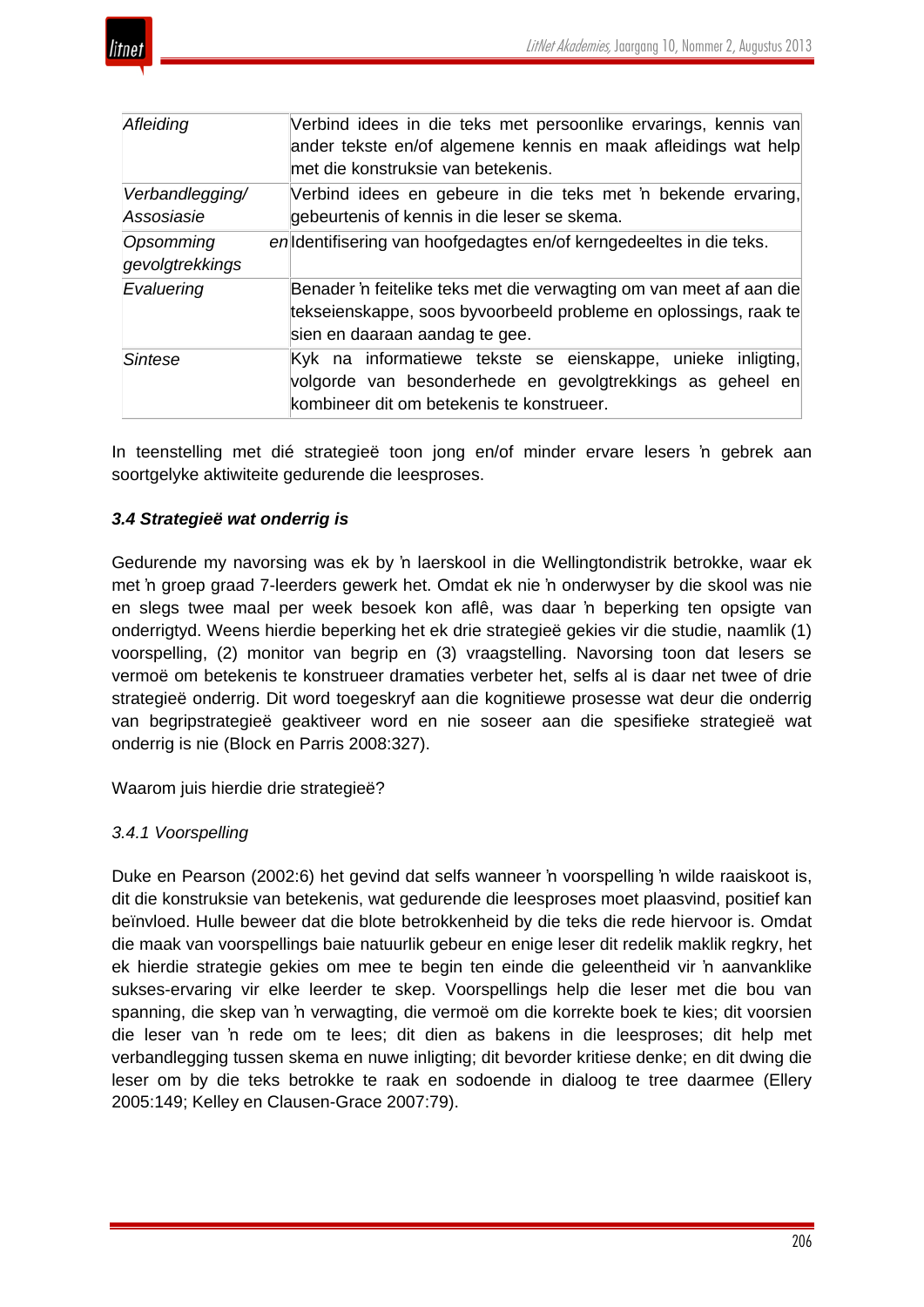

## *3.4.2 Monitor van eie begrip*

Met "monitor van eie begrip" word bedoel dat die goeie leser gedurende die leesproses deurentyd bewus is dat hy verstaan, maar ook wanneer betekenis verbrokkel. Kortliks kan dit beskryf word as die teenwoordigheid van metakognitiewe denke tydens die leesproses. Navorsers beklemtoon die bemeestering van hierdie strategie as uiters belangrik vir verdere sukses in die aanleer en onafhanklike toepassing van leesbegripstrategieë (Block en Parris 2008:74; Boulware-Gooden e.a.2007:71; Harvey en Goudvis 2007:26; Kelley en Clausen-Grace 2008:3; Knox 2006:28; McTavish 2008:407; Pressley 2006:303).

## *3.4.3 Vraagstelling*

Om voortdurend te ondersoek en te bevraagteken vorm die grondslag van kritiese denke en impliseer vir die leesproses dat die leser nie die teks sonder meer aanvaar nie. "We can never underestimate the importance of questions, real questions, not the prepared questions at the end of the story or chapter, but questions that arise from a true desire to know more, to probe deeper" (Keene en Zimmermann 2007:107). Bykans elke skrywer wat begripstrategie-onderrig bespreek, het 'n teorie oor die belangrikheid van vraagstelling. Dit word egter onomwonde deur almal beklemtoon en word as een van die belangrikste strategieë beskou wat 'n leser moet bemeester ten einde effektief met begrip te lees.

## *3.5 Die effektiewe onderrig van leesbegrip*

Because meaning does not exist in text, but rather must be actively constructed, instruction in how to employ strategies is necessary to improve comprehension. (Snow 2002:32)

Een van die onderrigmetodes wat baie goed deur navorsing ondersteun word, staan bekend as transaksionele strategie-onderrig. Dit word dikwels binne ander onderrigmodelle gebruik, maar die basiese beginsels bly deurgaans teenwoordig. Dié metode word deur Au (2009), Duke en Pearson (2002:3), Harvey en Goudvis (2007:32), Block en Parris (2008:27), Keene en Zimmerman (2007:76), Block e.a. (2002:96), Snow (2002:33), Pretorius en Lephalala (2011:5), McLaughlin en De Voogd (2004:38), Meyer (2010:501) en McKeown e.a. (2009:220) vir leesbegripstrategie-onderrig aanbeveel.

## *3.5.1 Transaksionele strategie-onderrig*

Die uitgangspunt van transaksionele onderrig word soos volg deur Pressley, El-Dinary, Gaskins e.a. (1992:513) beskryf: "Student and teacher transactions with text are the heart of this form of instruction, with classroom discourse consisting of teachers providing support and guidance to students as they attempt to use strategies to learn regular elementary content."

In 1984 het Roehler en Duffy met 'n onderrigmodel wat later in transaksionele strategieonderrig sou ontwikkel, begin eksperimenteer. Hierdie manier van onderrig begin by 'n verduideliking van die strategie deur die onderwyser, maar die hart daarvan lê in die modellering van denke tydens die leesproses en ondersteuning deur die onderwyser gedurende inoefening (Duffy en Roehler soos na verwys in Pressley 2006:308).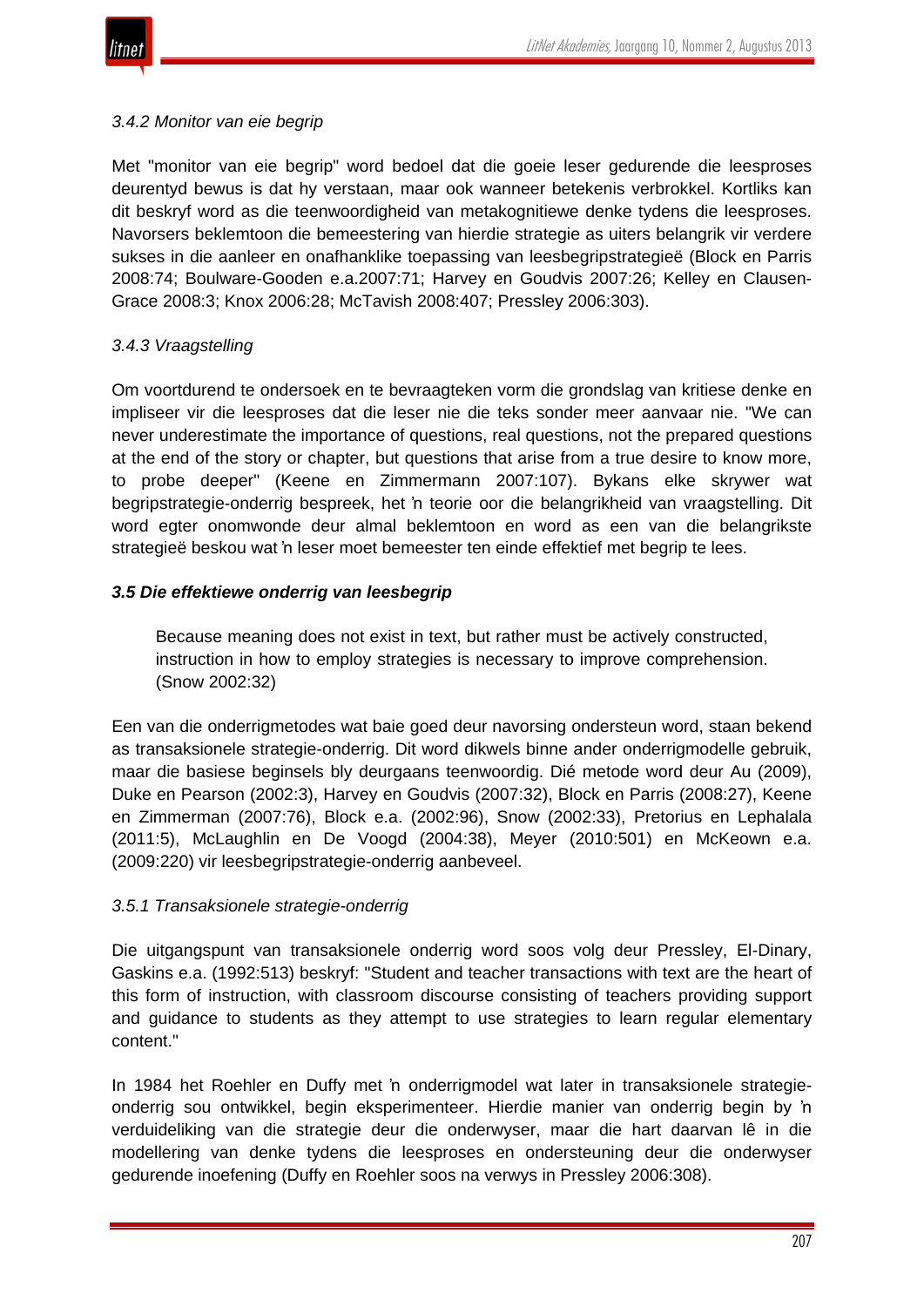Binne hierdie onderrigmetode het die genoemde ondersteuning die gepaste naam van "scaffolded instruction" gekry (Pressley 2006:308–10). Dié term is op sy beurt ontleen aan Vygotsky (1967, 1978) se navorsing oor die sone van proksimale ontwikkeling, waaruit konstruktivisme en ondersteunende onderrig ("scaffolded instruction") die onderbou van vele onderrigraamwerke begin vorm het. In konstruktivisme word die idee van 'n stellasie gebruik om die strukturele raamwerk wat deur die onderwyser verskaf word, te beskryf wat die leerder in staat stel om op 'n hoër vlak te werk as wat hy op sy eie sou kon doen (Block en Parris 2008:161). Die term veronderstel 'n veilige raamwerk waarop die student sy kennis en vaardighede rondom die gebruik van leesstrategieë kan bou (Duke en Pearson 2002:4).

## *3.5.2 Uiteensetting*

In hul studies van skole wat van transaksionele strategie-onderrig gebruik gemaak het, het Pressley en sy span tot die slotsom gekom dat die volgende komponente tydens onderrig teenwoordig was (Pressley 2000:4; Pressley 2006:314):

- Nadruklike verduideliking van die leesstrategie waarop gefokus gaan word, asook hoe dit gebruik moet word.
- Modellering van die fokusstrategie deur die onderwyser.
- Leerders oefen op verskeie maniere om die strategie te gebruik met die hulp van die onderwyser (ondersteunende onderrig). Soos die leerder die strategie onafhanklik begin gebruik, verskuif die verantwoordelikheid geleidelik van die onderwyser na die leerder.
- Leerders gebruik die fokusstrategie onafhanklik in 'n verskeidenheid kontekste.

Transaksionele strategie-onderrig handel dus oor die ontwikkeling van selfregulerende lesers wat op hul eie, aktief, die begripstrategieë van bekwame lesers in 'n verskeidenheid kontekste gebruik (Pressley 2006:320; Block en Parris 2008:162).



**Figuur 2. 'n Skematiese voorstelling van die transaksionele model**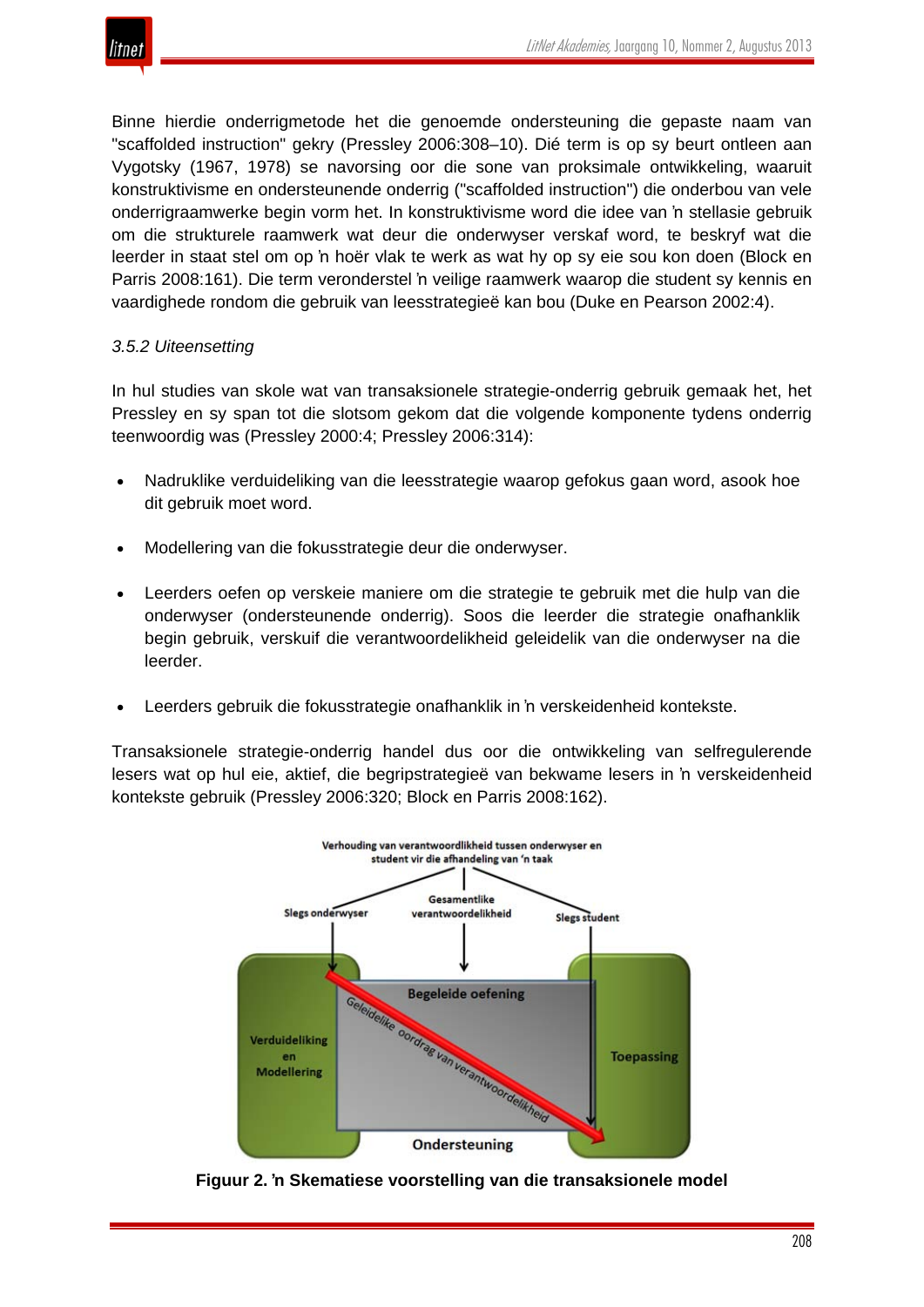

## **4. Navorsingsmetodologie**

As gevolg van my betrokkenheid in die natuurlike omgewing (die klaskamer) en 'n fokus op die proses van onderrig eerder as op die produk, het die projek 'n kwalitatiewe benadering binne die kritiese navorsingsparadigma (kritiese teorie) vereis. Kenmerkend van kwalitatiewe navorsing het ek 'n doelbewuste steekproef van gerieflikheid geneem ten einde die deelnemers vir die praktiese fase van die projek te selekteer, naamlik 'n heterogene groep van 27 graad 7-leerders in hul gewone klassamestelling, soos deur die skool ingedeel. Die data is ingesamel deur middel van 'n deelnemende aksienavorsingsprojek binne 'n graad 7 klaskamer van 'n plaaslike skool.

Ek het van die volgende data-insamelingstegnieke gebruik gemaak: deurlopende assessering, waarneming (opgeteken as deel van veldnotas in 'n persoonlike joernaal), 'n voor- en natoets, en houdingsopnames. Die deurlopende assessering het bestaan uit:

- Skriftelike assesserings in die vorm van oefeninge.
- Informele gesprekke met leerders tydens die R5-sessies (Tabel 4). Soos met die geskrewe assesserings het die gesprekke gehelp om onderrig in opvolgsessies te rig. Ek het die data (i) op 'n gespreksblad en (ii) in 'n persoonlike joernaal aangeteken.
- Leesjoernale (Figuur 5, 7) is tydens R5-sessies deur leerders voltooi (Tabel 4). Data in hierdie formaat het my in staat gestel om leerders se onafhanklike gebruik van strategieë te monitor.

In De Vos, Strydom, Fouche en Delport (2005) word Creswell (1998) se dataontledingspiraal en Marshall en Rossman (1999) se proses vir data-ontleding geïntegreer en liniêr as 'n stapsgewyse proses uiteengesit. Ek het laasgenoemde geïntegreerde proses as riglyn in my navorsing gebruik. Dit word soos volg uiteengesit:

- Beplanning vir die insameling van data.
- Data-insameling en voorlopige ontleding.
- Bestuur en organisasie van data.
- Lees en skryf van aantekeninge. Ek het die data verskeie kere as geheel deurgelees, soos Marchall en Rossman (1999, soos na verwys in De Vos e.a. 2005:337) aanbeveel.
- Ontwikkeling van kategorieë, temas en patrone.
- Kodering van die data.
- Toetsing van temas. Ek het gepoog om die temas wat na vore gekom het, krities te evalueer ten opsigte van bruikbaarheid in die beantwoording van die navorsingsvraag (sien afdeling2), asook die sentraliteit daarvan in die sosiale verskynsel wat ondersoek word. Dit het behels dat slegs dié temas wat in elke databron aanwesig was, vir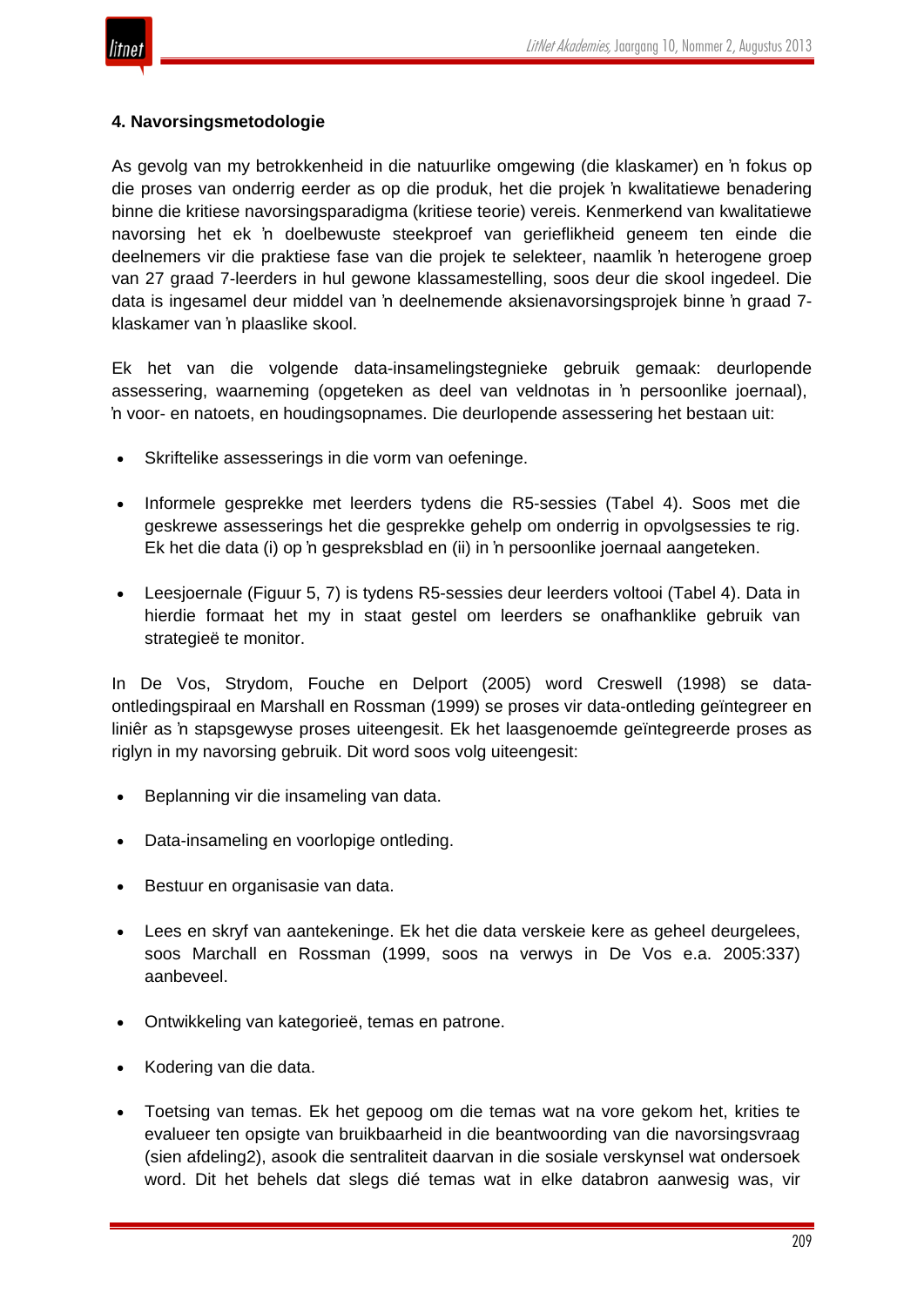

ontleding gebruik is. Hierdie vorm van triangulasie verseker verder die betroubaarheid van die data.

## *4.1 Ondersoekmetode*

Die praktiese fase van die projek het in Februarie 2011 begin en oor drie skoolkwartale gestrek. Aangesien deelnemende aksienavorsing ruimte laat vir herbesinning en verandering deur die loop van die praktiese fase ten einde beter en meer betroubare resultate te verkry, kon ek slegs 'n breë raamwerk vir die metode van ondersoek daarstel voordat ek met die praktiese fase van die studie begin het. Die raamwerk bestaan uit drie gedeeltes, naamlik 'n aanvangsassessering, 'n ingrypingsprogram en 'n eindassessering.

## *4.1.1 Aanvangsassessering*

Die aanvangsassessering was in die vorm van 'n begripstoets (Bylae 1) wat bestaan het uit basiese begripsvrae, maar belangriker, ook vrae oor leerders se gebruik van die drie begripstrategieë wat onderrig sou word, byvoorbeeld:

- Het jy eers die vrae gelees voordat jy die teks gelees het?
- Het jy vrae gevra terwyl jy lees? Indien ja, noem een.
- Dink jy dit is nodig om voorspellings te maak terwyl jy lees?
- Wat in 'n teks kan jou help om 'n voorspelling te maak?
- Hoe goed het jy die leesstuk verstaan? (Merk op 'n skaal van 1 tot 5.)

## *4.1.2 Ingrypingsprogram*

Gedurende hierdie fase van die navorsing het ek die transaksionele model (sienafdeling 3.5) gebruik vir die eksplisiete onderrig van die bespreekte strategieë, naamlik voorspelling, monitor van begrip en vraagstelling. Die skool het twee periodes per week, van 30 minute elk, beskikbaar gestel vir dié onderrig. Die bovermelde data-insamelingstegnieke is vir die duur van hierdie fase geïmplementeer volgens die sikliese model van Kemmis en McTaggart (1992) (soos na verwys in Cohen, Manion en Morrison 2006:229). Dit impliseer dat die data na elke sessie van insameling krities beskou word en veranderinge aangebring word waar nodig, om sodoende meer betroubare resultate te verseker. Die ingrypingsprogram het uit drie siklusse bestaan, en vir die doel van hierdie artikel word toepaslike gedeeltes uit elke siklus bespreek.

## *4.1.3 Eindassessering*

Na afloop van die ingrypingsprogram was die groep onderhewig aan 'n eindassessering in die vorm van 'n soortgelyke toets as tydens die aanvangsassessering. Hieruit kon ek bepaal of daar 'n groter bewustheid van strategiegebruik by die deelnemers was. Indien wel, sou die aanname gemaak kon word dat die ingreep suksesvol was en dat die riglyne wat vir die onderrig van leesbegripstrategieë gevolg is, voldoende was vir die Suid-Afrikaanse konteks.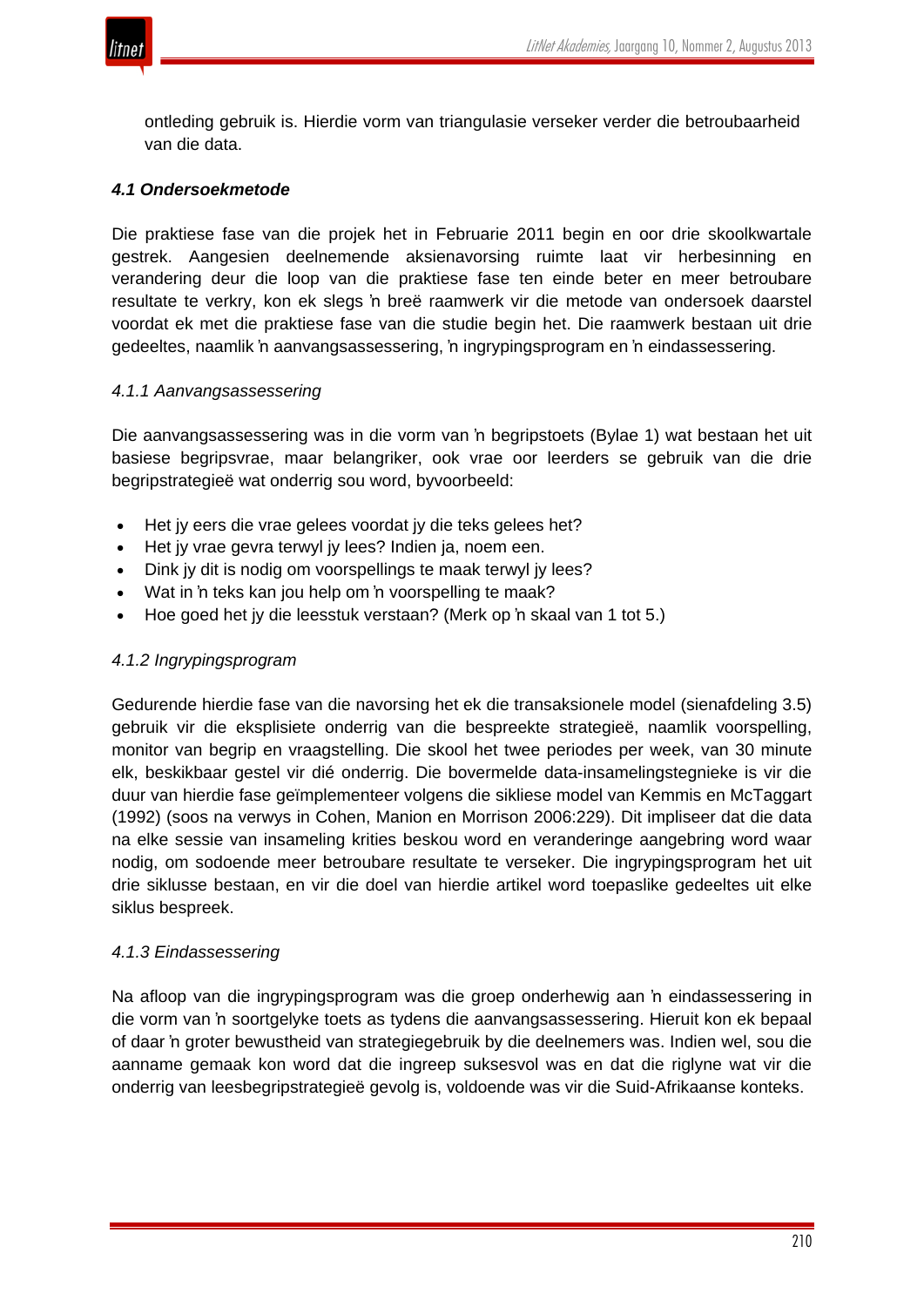

## **5. Verloop van die ingrypingsprogram en voorlopige ontleding**

## *5.1 Siklus 1*

Die program is begin met deelnemers wat 'n houdings- en metakognisie-opname, asook 'n inventaris van belangstelling, voltooi het. Dié twee dokumente het my van belangrike inligting aangaande deelnemers se belangstellings, hul metakognitiewe bewustheid en hul houding jeens lees voorsien. Hierdie grondslag het die onderrig van voorspelling as strategie ingelei.

Vir die eerste stap van die transaksionele model, naamlik verduideliking, het ek 'n klasgesprek gelei oor die verskil tussen *voorspel* en *raai*. Die leerders het self by die antwoord uitgekom dat 'n mens leidrade gebruik om 'n voorspelling te maak, maar nie wanneer 'n mens raai nie. Dit het gelei tot die bekendstelling van Kelley en Clausen-Grace (2007) se kontroleblad vir voorspelling. Die komponente wat op die kontroleblad verskyn, kan gesien word as die leidrade binne tekste wat gebruik kan word om 'n akkurate voorspelling te maak. In Tabel 2 word die komponente genoem, elk met die voorbeeld wat ek gedurende die bekendstelling gebruik het.

| Om te voorspel gebruik ek      | Voorbeeld                                                                                                                                                                                                                                                                                                                                                        |
|--------------------------------|------------------------------------------------------------------------------------------------------------------------------------------------------------------------------------------------------------------------------------------------------------------------------------------------------------------------------------------------------------------|
| die titel en hoofstukopskrifte | Die opskrif van 'n koerantberig asook 'n storieboek met<br>hoofstukopskrifte. (Die leser se agtergrondkennis oor<br>rugby sal veroorsaak dat hy 'n akkurate voorspelling<br>oor die opskrif: "Bulls en Sharks op Loftus" kan maak.)                                                                                                                              |
| die voor- en agterblad         | Die voor- en agterblad van Suurlemoen deur Jaco<br>Jacobs (hul voorgeskrewe boek). (Deur gebruik te<br>maak van die prente en woorde op die voor- en<br>agterblad kan die leser akkurate voorspellings oor die<br>inhoud maak.)                                                                                                                                  |
| prente en byskrifte            | n Strokiesprent. (Deur na die prente te kyk kan die<br>leser reeds vooraf voorspel wat gaan gebeur.)                                                                                                                                                                                                                                                             |
| word                           | vrae wat moontlik beantwoord kan'n Paragraaf uit Suurlemoen. (Die verteller noem dat<br>die eerste rugbyspan se kaptein in die skoolorkes<br>speel, selfs al het hy nie ritme nie. Die vrae: "Wat<br>maak hy daar?" "Is daar dalk iemand in wie hy<br>belangstel?" kan by die leser opkom. Dit kan gebruik<br>word om 'n voorspelling oor die karakter te maak.) |
|                                | wat ek reeds weet van die onderwerp n Paragraaf uit Suurlemoen. (Die storie speel af in 'n<br>skoolopset. Dit wat ek van skool weet, maak dat ek 'n<br>sekere verwagting het, wat 'n akkurate voorspelling tot<br>gevolg kan hê.)                                                                                                                                |
| of reeks                       | wat ek weet van die skrywer, genre, Verskillende genres en twee boeke deur dieselfde<br>skrywer. (Kennis van die skrywer lei tot meer akkurate<br>voorspellings.)                                                                                                                                                                                                |
|                                | wat ek weet van teksorganisasie en Voorbeelde van verskillende teksstrukture (handboek,                                                                                                                                                                                                                                                                          |

#### **Tabel 2. Die voorspellingskomponente en die verduideliking daarvan**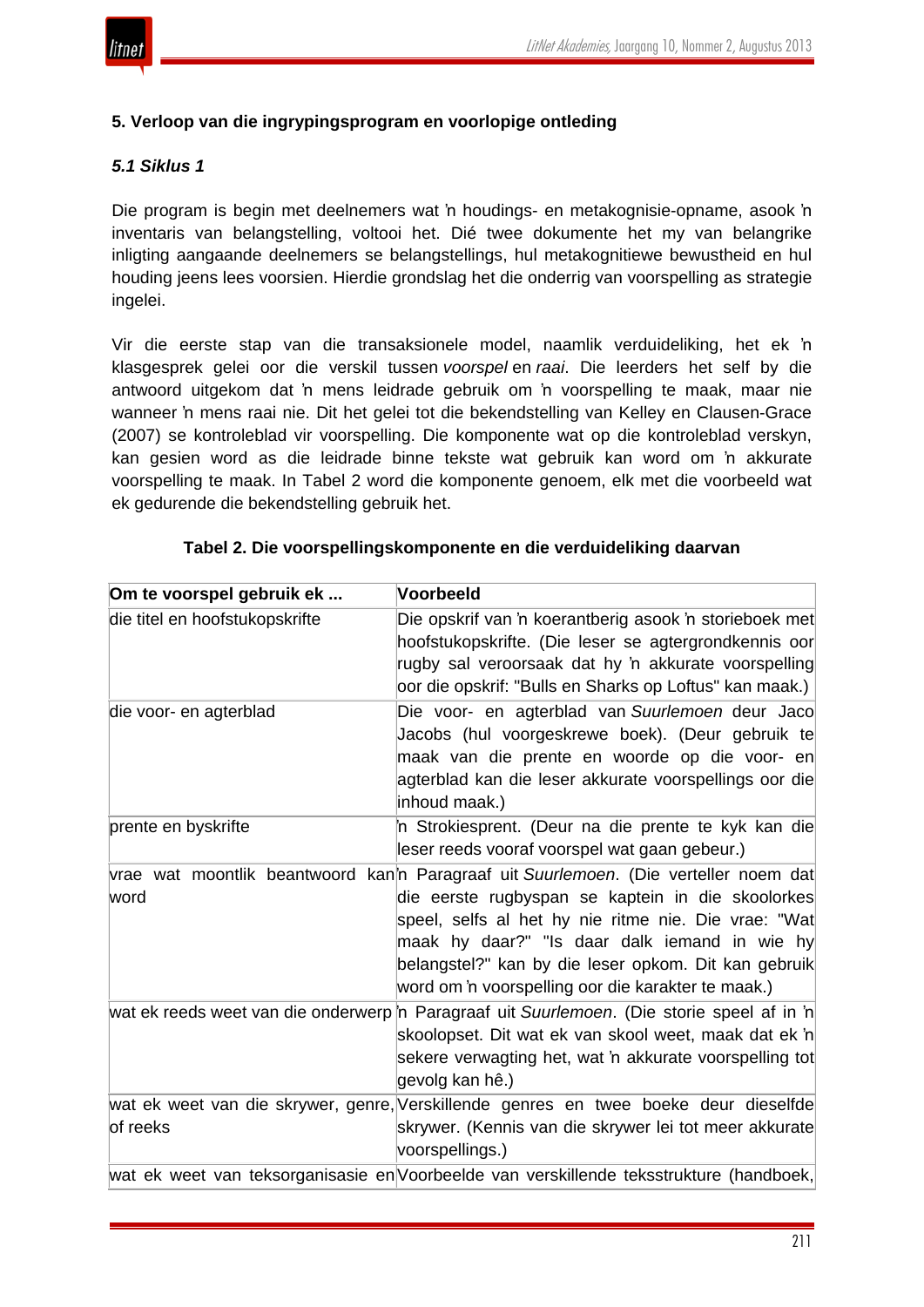| teksstruktuur                         | koerant, gedig ens.). (Kennis hiervan lei die leser om<br>te weet wat om te verwag.)                                                                                                                                   |
|---------------------------------------|------------------------------------------------------------------------------------------------------------------------------------------------------------------------------------------------------------------------|
| wat tot dusver in die teks gebeur het | Paragraaf uit Suurlemoen. (Kennis van die storie tot<br>dusver stel die leser in staat om 'n voorspelling te maak<br>oor wat volgende gaan gebeur.)                                                                    |
| betekenisvolle assosiasies            | n Paragraaf uit Suurlemoen. (Daar word vertel hoe<br>twee seuns besig is om kwaad te doen in 'n klaskamer.<br>Kennis van 'n soortgelyke situasie lei tot akkurate<br>voorspellings.)                                   |
| wat ek reeds van 'n karakter weet     | n Paragraaf uit Suurlemoen. (Die leser weet reeds dat<br>die hoofkarakter verlief is op 'n meisie. Hierdie kennis<br>stel die leser in staat om 'n akkurate voorspelling te<br>maak oor die optrede van die karakter.) |

Die groep se reaksie op die eerste strategie was aanvanklik baie positief. Met die hersiening van die voorspellingskomponente het sommige egter die les vervelig gevind en wou weet wanneer hulle self gaan begin lees. Dit het geblyk dat die leerders moontlik nie gewoond daaraan was om eksplisiete onderrig te ontvang tydens die vasgestelde leesperiode nie en dat hul veel eerder sou verkies om dié tyd op hul eie te spandeer. Hier het ek besef dat ek dalk te veel tyd aan die verduideliking van die strategie spandeer het.

Vir modellering en die eerste gedeelte van die begeleide oefening het ek *Nagvlerke* deur Jaco Jacobs gebruik met behulp van bogenoemde kontroleblad. Elke keer wanneer 'n komponent gebruik word om 'n voorspelling te maak, het ek dit op 'n groot kontroleblad afgemerk om sodoende tred te hou met die aantal kere wat elkeen gebruik word. Gedurende hierdie oefening het leerders baie opgewonde geraak oor die boek en wou graag self voorspellings maak. Dit het ook dikwels gebeur dat hulle die vrae wat ter illustrasie gestel is, probeer beantwoord. Ek het dit daaraan toegeskryf dat die verduideliking van wat presies met modellering beoog word, en wat hul rol daarin is (een van waarneming) nie volledig genoeg gedoen is nie en dat daar met die onderrig van 'n volgende strategie daaraan aandag gegee sal moet word.

Gedurende die eerste gedeelte van inoefening het dit maklik gebeur dat leerders verlore geraak het in die voorspellings (soms ook wilde raaiskote) en sodoende van die komponente vergeet het. Dit het ook gebeur dat daar so baie voorspellings was dat die storielyn soms daaronder gely het. Deur hul attent te maak op die komponente en hul te dwing om eers die komponent te noem voordat 'n voorspelling gemaak word, is eersgenoemde probleem in 'n mate opgelos, en deur slegs vir een leerder op 'n slag die geleentheid te gee om 'n voorspelling te maak, laasgenoemde probleem.

Alhoewel die teks, *Nagvlerke,* baie suksesvol was, het die lengte daarvan veroorsaak dat die proses te langdradig was en leerders belangstelling begin verloor het.

Uit 'n informele houdingsopname het dit geblyk dat nie al die leerders positief oor die gebruik van voorspellings tydens die leesproses was nie; trouens, 46% van die leerders was daarteen gekant, terwyl 39% ten gunste daarvan was. Die oorblywende 14% het nie hul opinie gegee nie. In Tabel 3 is die redes wat leerders aangevoer het, uiteengesit.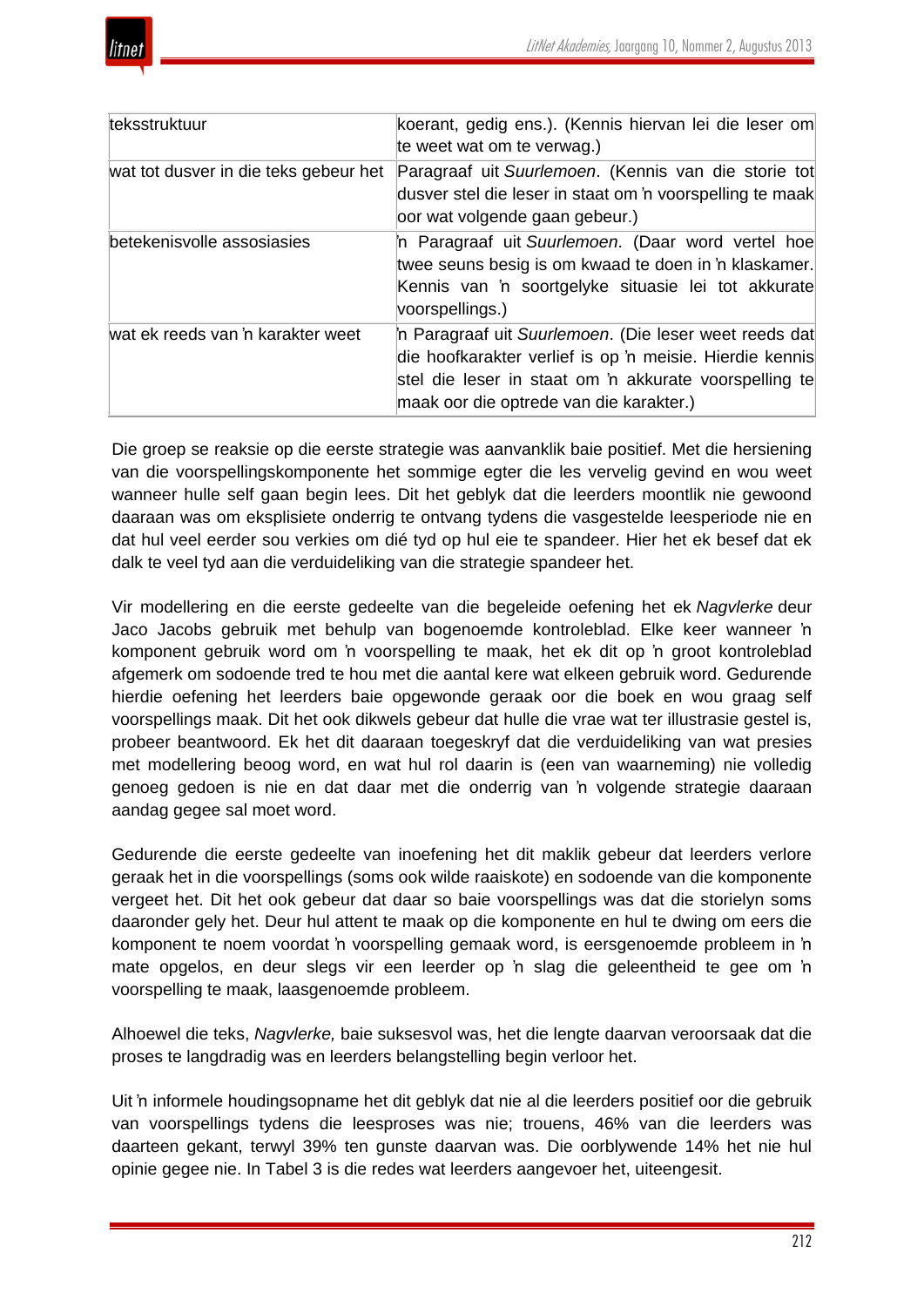

## **Tabel 3. Opsomming van informele opname oor voorspelling**

| Negatief (46%)                                | Positief (39%)                                   |
|-----------------------------------------------|--------------------------------------------------|
| Dit mors tyd.                                 | Dit verbeter jou kreatiwiteit.                   |
| Dit raak vervelig.                            | Dit maak lees lekkerder en die boek              |
|                                               | interessant.                                     |
| Dit bederf die boek.                          | Jy kry 'n beter idee van die boek.               |
| Die lei jou aandag van die storie af.         | Dit laat jou voel asof jy binne-in die boek is.  |
| 'n Mens raak so besig met voorspel dat jy nie | Dit laat jou uitsien en maak jou lus om te lees. |
| kans kry om te lees nie.                      | Jy wil graag uitvind of jy reg was.              |
| Later begin 'n mens net raai.                 | Dit hou jou gedagtes by die boek.                |
| Dit help nie met begrip nie.                  | As jy al van dieselfde tipe boeke gelees het     |
|                                               | wil jy graag weet of hierdie een ook soos die    |
|                                               | ander gaan eindig.                               |

Hierdie reaksie (selfs die positiewe kommentaar) het my laat besef dat ek iewers gefouteer het tydens die onderrigproses en dat die leerders nie die konsep van strategie-onderrig gesnap het nie. Hul het nie besef dat voorspelling slegs een van baie strategieë is wat deur goeie lesers gebruik word nie. Vir hul was dit bloot nog 'n oefening.

Dít het die volgende vrae ontlok:

- Moet strategieë in isolasie onderrig word?
- Het ek op die regte manier begin?
- Watter ander metodes is daar wat meer effektief sou wees?
- Sal ek van voor af moet begin?
- Hoe kan ek dit wat reeds onderrig is, positief aanwend in die volgende siklus?

Ek het besluit om weer na die literatuur te gaan kyk vir alternatiewe of bykomende metodes wat positief kan voortbou op die onderrig wat reeds plaasgevind het. Hierdie ondersoek het die tweede siklus van die aksienavorsing ingelei.

## *5.2 Siklus 2*

## *5.2.1 Oorsig en implementering van die addisionele literatuur*

Soos reeds vermeld, is transaksionele onderrig (sien afdeling 3.5) teenwoordig in bykans elke model wat vir strategie-onderrig gebruik word. Die einddoel bly egter dieselfde: dat lesers strategieë suksesvol en onafhanklik moet kan gebruik (Block en Parris 2008:162).

Onderrigmetodes wat transaksionele strategie-onderrig as basis het en wat in die literatuur genoem word, is onder andere die B-D-A- (*Before, During and After-)* metode (Laverick 2002); die *Skyscraper*-metode (Paziotopoulos en Kroll 2004)*;* die *Scan and Run-*metode (Salembier en George 1999); en die MTF- (*Metacognitive Teaching Framework*-) metode, wat deur Kelley en Clausen-Grace (2007) ontwikkel is. Ongelukkig gebeur dit dikwels dat 'n sekere onderrigmodel aan 'n spesifieke strategie gekoppel word, soos met die eerste drie van bogenoemde modelle, wat die onderrig van verskillende strategieë binne dieselfde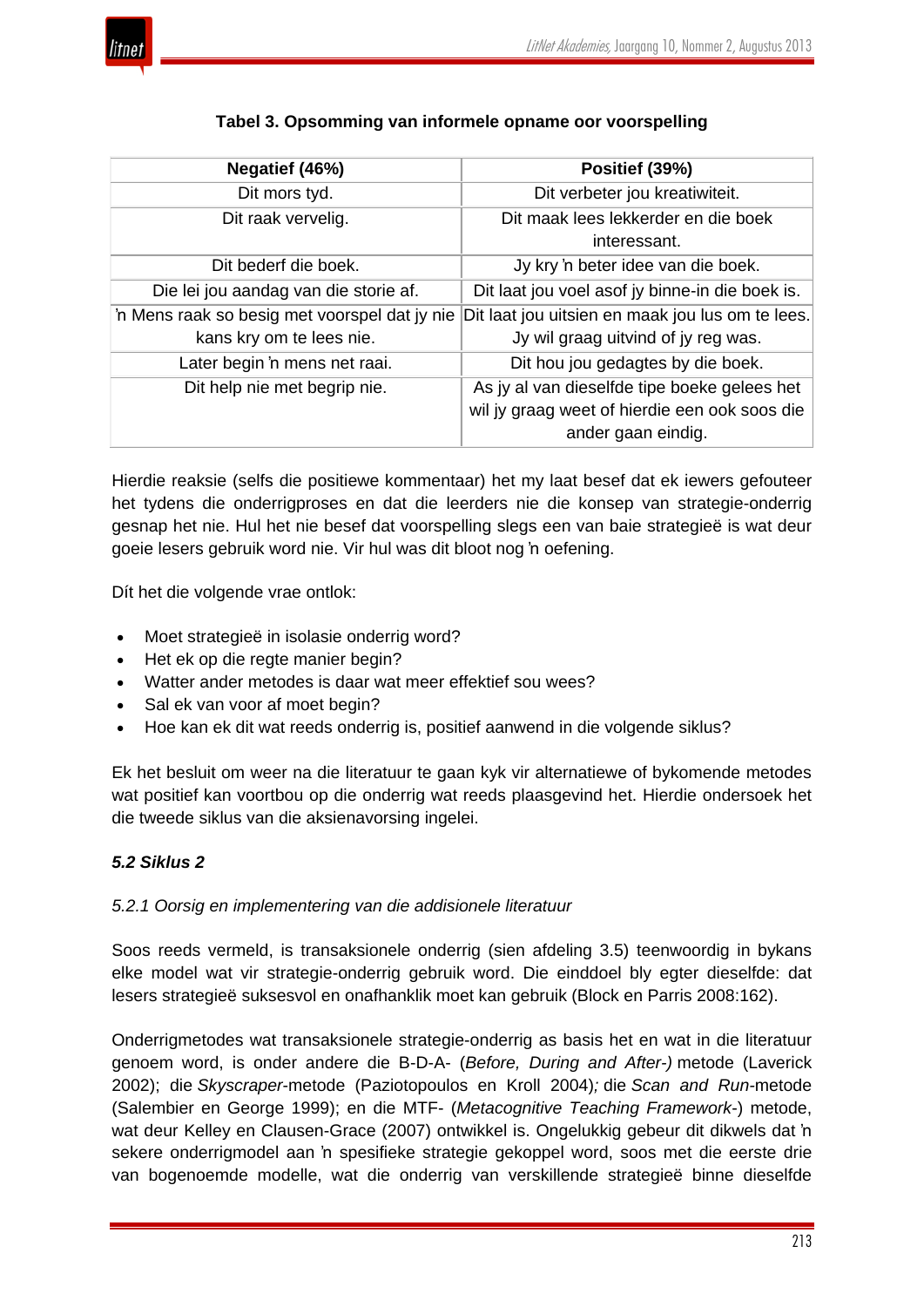

model bykans onmoontlik maak. Laasgenoemde model (MTF) is egter buigsaam in dié sin dat dit vir verskillende strategieë voorsiening maak en dat dit gebruik kan word om strategieë in isolasie, asook geïntegreerd, aan te bied; daarom die keuse om MTF as model te implementeer ter versterking van dit wat reeds in siklus 1 onderrig is.

## *5.2.2 Die Metakognitiewe Onderrigraamwerk (MOR)*

Die MOR-raamwerk (Kelley en Clausen-Grace 2006, 2007 en 2008 se MTF-raamwerk) is siklies van aard en bestaan, soos die transaksionele model, uit die volgende vier fases: (1) modellering; (2) verfyning van strategiegebruik; (3) laat strategiegebruik vlot; en (4) selfassessering en doelwitstelling.



**Figuur 3**. **Die Metakognitiewe Onderrigraamwerk (MOR)**

*5.2.2.1 Fase 1: Modellering (Hardop dink)*

In hierdie fase is die eerste twee stappe van die transaksionele model (verduideliking en modellering) vervat. Dit is van die uiterste belang dat die modelleringsessie gefokus, eksplisiet en goed beplan moet wees, sodat die leerders presies weet wat hul uit die ondervinding moet put. Hul moet bewus wees daarvan dat (1) die onderwyser besig is om sy denke te modelleer, (2) die onderwyser vir hulle 'n sekere doel voor oë het, en (3) hulle die verantwoordelikheid het om eienaarskap van die vaardigheid te neem om in hul eie leesprosesse te implementeer. So nie sal die resultate baie lukraak en onbevredigend wees, soos ek dit gedurende die eerste siklus beleef het (afdeling5.1).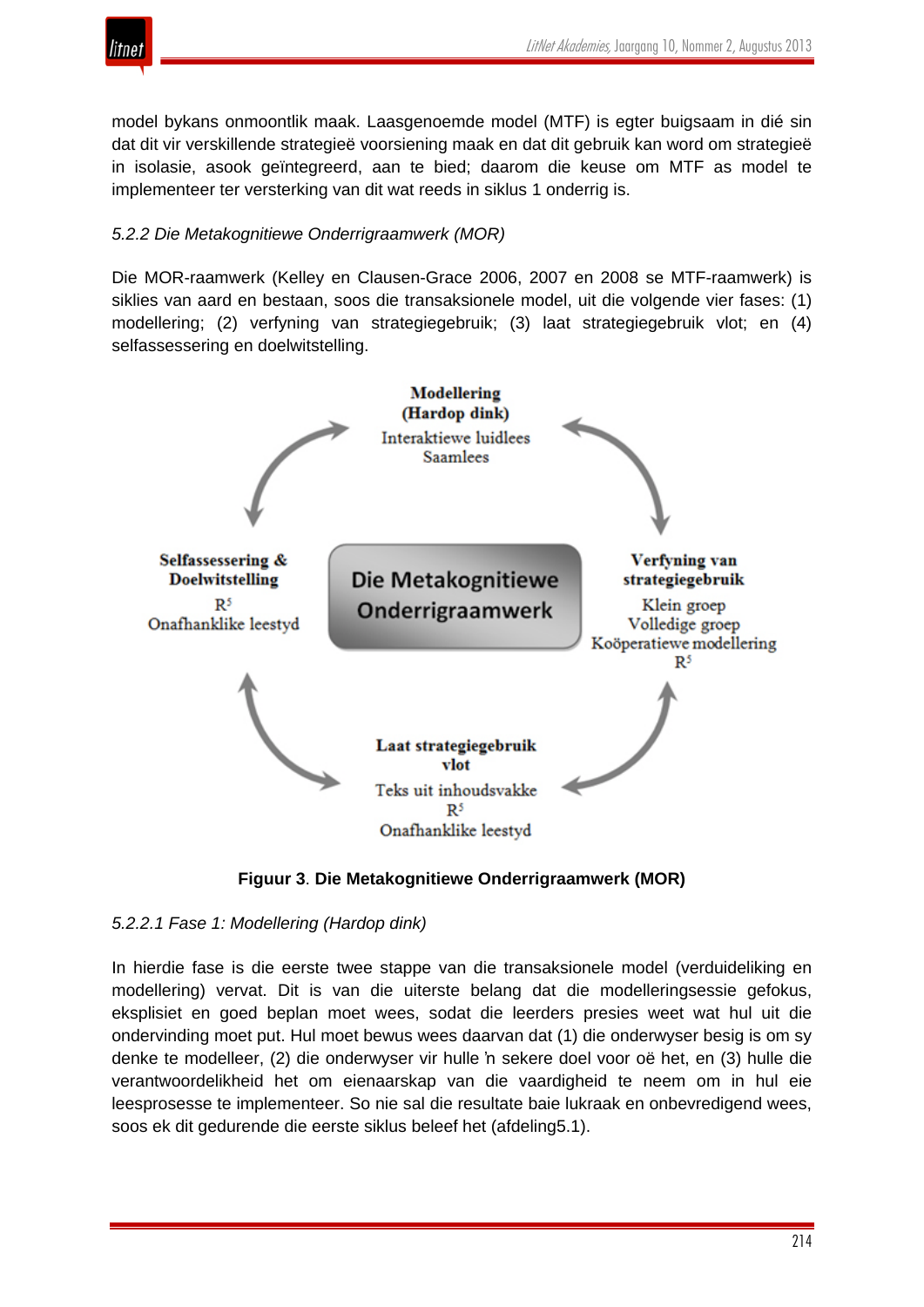

## *5.2.2.2 Fases 2 en 3: Verfyning van strategiegebruik en Laat strategiegebruik vlot*

Die derde stap van die transaksionele model (ondersteunende onderrig) word tussen hierdie twee fases verdeel. Verskeie oefeninge word voorgestel, waarvan R5 redelik prominent is.

Met R5 word die volgende bedoel: gestruktureerde, onafhanklike leestyd wat aan leerders die geleentheid bied om hul leesbegripstrategieë onafhanklik te oefen, met die byvoordeel van ondersteuning deur 'n onderwyser of 'n maat (Kelley en Clausen-Grace 2006 soos aangehaal in Kelley en Clausen-Grace 2007:11). Die tyd word in drie fases verdeel: *Read and Relax* (voortaan Lees en Ontspan), *Reflect and Respond* (voortaan Oordink en Reageer) en *Rap* (voortaan Gesels). Met R5 word daar gepoog om die volgende te bereik:

- Bevordering van leesvaardighede deur middel van betrokkenheid by teks.
- Verhoging van leerders se metakognitiewe bewustheid deur middel van ondersteuning en aanmoediging om strategieë wat onderrig word te gebruik.
- Ondersteuning in die beginsel van "wyd lees" (verskillende genres en onderwerpe).
- Motivering om meer te lees.
- Betrokkenheid van leerders by sosiale interaksie deur middel van bespreking.
- Bevordering van aktiewe luister.

Kelley en Clausen-Grace (2007:11) haal Durkin (1993) en Rosenblatt (1978) soos volg aan: "We believe that reading is a social process and readers create meaning through these interactions. "R5 bied aan leerders hierdie geleentheid om op 'n sosiale wyse met tekste om te gaan. Dit moet egter nie met onafhanklike lees verwar word nie. Onafhanklike lees binne MOR verwys na die tye wanneer leerders sonder enige vorm van ondersteuning lees. Dit vind gewoonlik plaas wanneer hul klaar is met werk en dan vir genot lees. 'n Tipiese R5 sessie kan soos volg uiteengesit word:

## **Tabel 4. Oorsig van 'n R5-sessie**

Volgens Kelley en Clausen-Grace (2007:63; 2008:14)

| R <sub>5</sub>             | Wat doen die leerders?                                                                                                                                                                                                  | Wat doen die onderwyser?                                                                                                                                                                                                                                                                                                                                                                                                           |
|----------------------------|-------------------------------------------------------------------------------------------------------------------------------------------------------------------------------------------------------------------------|------------------------------------------------------------------------------------------------------------------------------------------------------------------------------------------------------------------------------------------------------------------------------------------------------------------------------------------------------------------------------------------------------------------------------------|
| Lees<br>en<br>10-20 minute | Lees selfgeselekteerde tekste (die<br>Ontspan<br>onderwyser kan hul lei om 'n ander<br>teks te kies).<br>Gebruik strategieë om begrip te<br>bevorder.<br>Sit op enige plek in die klas waar<br>dit vir hul gemaklik is. | Doen ingrypingsgesprekke<br>soos dit benodig word.<br>Gesels met individue oor<br>strategieplanne<br>hul the second the second second the second second second second second second second second second second second second second second second second second second second second second second second second second second sec<br>tydens<br>die<br>(opgestel<br>selfassessering-<br>en<br>doelstellingskomponent van<br>MOR). |
| Oordink en<br>3–5 minute   | Dink oor dit wat so pas gelees is.<br>Reageer<br>n n<br>gedagtes<br>Skryf<br>in.<br>neer<br>leesjoernaal. (Figuur 5, 7)<br>Noem metakognitiewe strategieë<br>wat gebruik is.                                            | Beweeg rond in die klas om<br>betrokkenheid<br>die<br>by<br>opdrag te monitor.                                                                                                                                                                                                                                                                                                                                                     |
| Gesels 1<br>3–5 minute     | Deel gedagtes oor hul boek met 'n<br>maat wat aan elkeen toegewys is.                                                                                                                                                   | Loop rond in die klas en<br>monitor gesprekke.                                                                                                                                                                                                                                                                                                                                                                                     |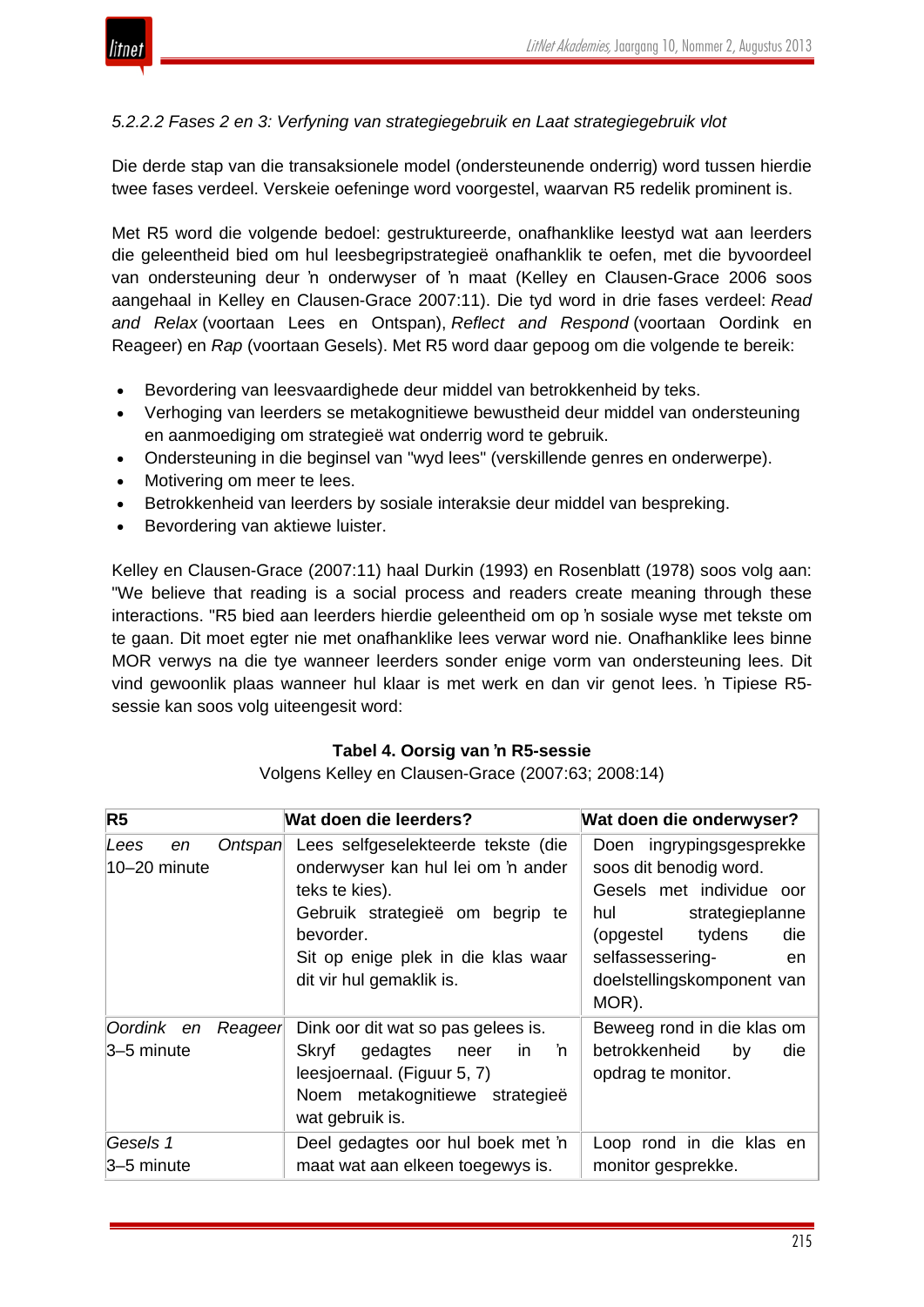

|                         | Luister aktief na die maat soos hy<br>sy strategiegebruik en gedagtes<br>oor die boek deel.                 | sommige<br>Luister<br>na<br>gesprekke om te help<br>tydens die Gesels 2-sessie.                                                                                     |
|-------------------------|-------------------------------------------------------------------------------------------------------------|---------------------------------------------------------------------------------------------------------------------------------------------------------------------|
| Gesels 2<br>5-10 minute | Deel die maat se gedagtes oor sy<br>boek.<br>Identifiseer die strategieë wat deur<br>klasmaats gedeel word. | Fasiliteer die klasgesprek.<br>Nooi leerders uit om hul<br>maats se gedagtes te deel.<br>Nooi leerders uit om die<br>strategie wat beskryf word<br>te identifiseer. |

## *Fase 4: Selfassessering en doelwitstelling*

Na afloop van die vorige fase behoort leerders oor genoeg data van hulle eie leesproses te beskik, sodat hulle kan begin nadink oor hul strategiegebruik. So 'n sessie bied die geleentheid om agter te kom watter vaardighede aangaande die strategie nog steeds swakker is as ander. Ondersteuning deur die onderwyser is hier bykans tot niks gereduseer. Hulp kan wel verleen word deur leerders aan hul doelstellings te herinner wanneer hul besig is met R5 of onafhanklike lees.

## *5.2.3 Die implementering van MOR*

Effective teachers prioritize instruction by providing students with consistency and organization (Wang, Haertel en Walberg 1993) and establishing procedures and routines early in the year. (Kelley en Clausen-Grace 2007:22)

Ek het gebruik gemaak van die inleidende eenheid wat deur Kelley en Clausen-Grace (2007) aanbeveel word ten einde aan leerders die geleentheid te bied om gemaklik te raak met strategie-onderrig en die terminologie wat daarin gebruik word. Die inleidende eenheid het uit die volgende aktiwiteite bestaan:

- *Ongestruktureerde onafhanklike leestyd* om sodoende onbetrokke en nabootsende lesers te identifiseer (deur middel van 'n stilleesgedragsopname), wat my in staat gestel het om individuele onderrig te rig.
- *'n Dinkskrum* om vas te stel wat dit beteken om 'n sinvolle gesprek te hê, deur middel van 'n groepbespreking oor hul gunsteling bekende persoon. Hierdie gesprek is belangrik omdat baie van die oefeninge binne die MOR in groepe of in pare plaasvind en goeie praktyk in dié opsig dus noodsaaklik is.
- *Bekendstelling van modellering* deur te verduidelik presies waaroor dit gaan en wat daar van hulle verwag word, gevolg deur 'n kort modellering om die konsep van "hardop dink" bekend te stel.
- *Bekendstelling van metakognisie* (die stem in elke leser se kop). Ek het hier gebruik gemaak van McGregor (2007:12) se konkrete benadering. Sy het gevind dat die gebruik van twee verskillende kleure papiertjies wat in 'n glasbak gegooi word om 'n "leesslaai" te vorm, uitstekend werk. Die een kleur verteenwoordig die geleeste teks,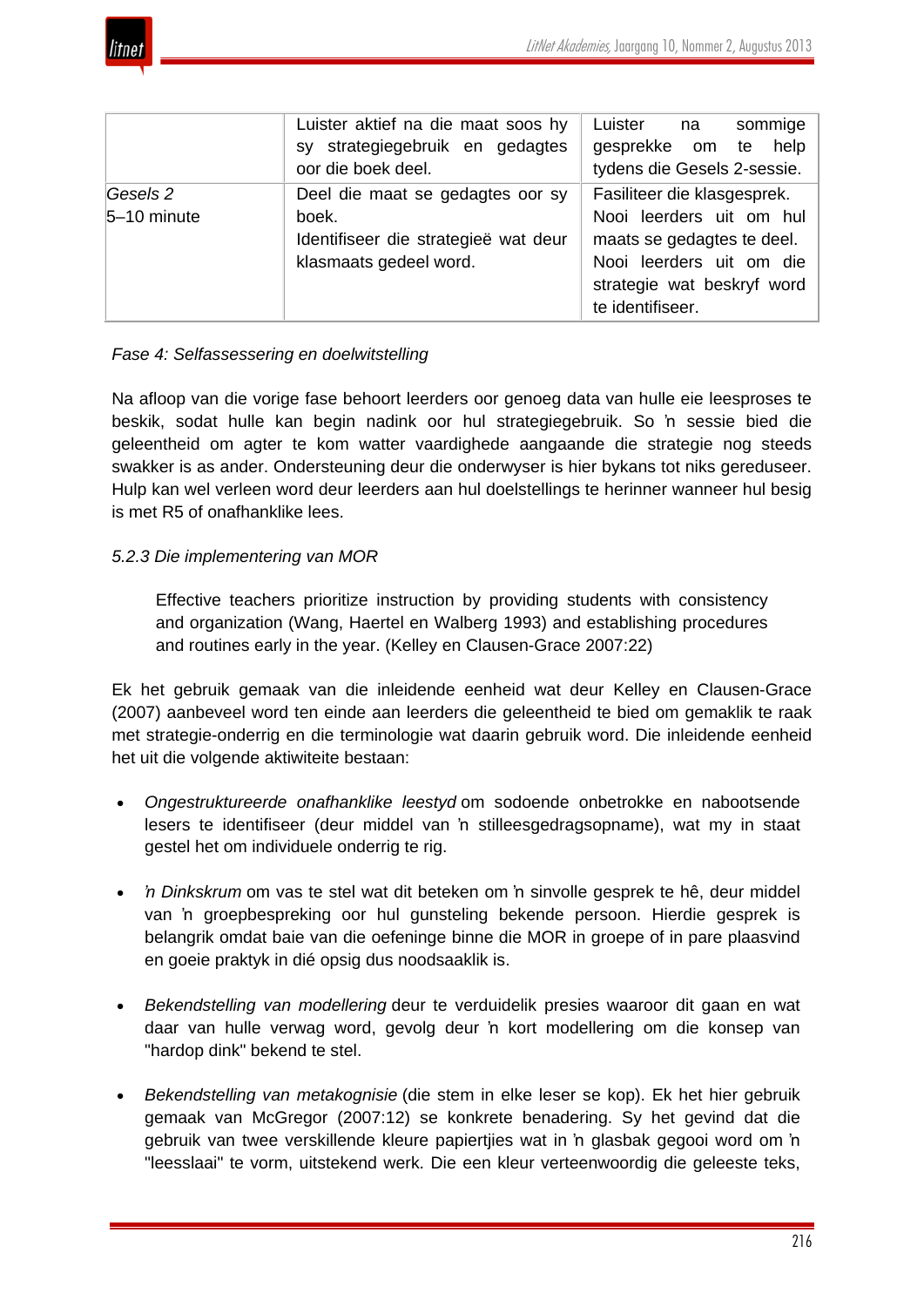

terwyl die ander kleur die leser se denke verteenwoordig. Gedurende die modellering het twee leerders die geleentheid gekry om die toepaslike papiertjie (teks of denke) in die "slaaibak" te gooi. Ek het hierdie patroon van lees-dink-lees-dink volgehou totdat daar heelwat van elke kleur in die bak was, waarna ek 'n klasgesprek gelei het oor die kombinasie van teks en denkprosesse wat tydens die leesproses teenwoordig is en die leser help met begrip. Na afloop van die modellering het 'n leerder tereg opgemerk dat daar nou 'n mengelmoes van gedagtes en teks in die bak is. Die klas het self tot die slotsom gekom dat teks sowel as gedagtes oor die teks nodig is om voldoende met begrip te kan lees. Na afloop hiervan het ek 'n eenvoudige metakognisie-venndiagram (Figuur 4) gebruik om aan die leerders 'n grafiese voorstelling te bied van dit wat hul so pas waargeneem het. Soos McGregor (2007:20), het ek gevind dat hierdie eenvoudige, konkrete manier van gesels oor metakognisie 'n uiters waardevolle bousteen vir strategie-onderrig vorm.

- *Bekendstelling van die verskillende R5-strategieë* (voorspelling, vraagstelling, monitor van begrip, assosiasies en visualisering).
- *Bekendstelling van die struktuur van R5*, asook die verwagtings en doelstellings van die oefening (Tabel 4).



Teks + Denke = Ek lees regtig

## **Figuur 4. Grafiese voorstelling van metakognisie (vir klasgebruik)**

Na afloop van die inleidende eenheid het ek die R5-oefening geïmplementeer en 'n struktuur gevestig waar elke tweede sessie van die week gewy is aan dié oefening, terwyl daar in elke eerste sessie op 'n fokusstrategie gekonsentreer is. Die onderstaande figuur is 'n voorbeeld van 'n leerder se werk gedurende 'n R5-sessie.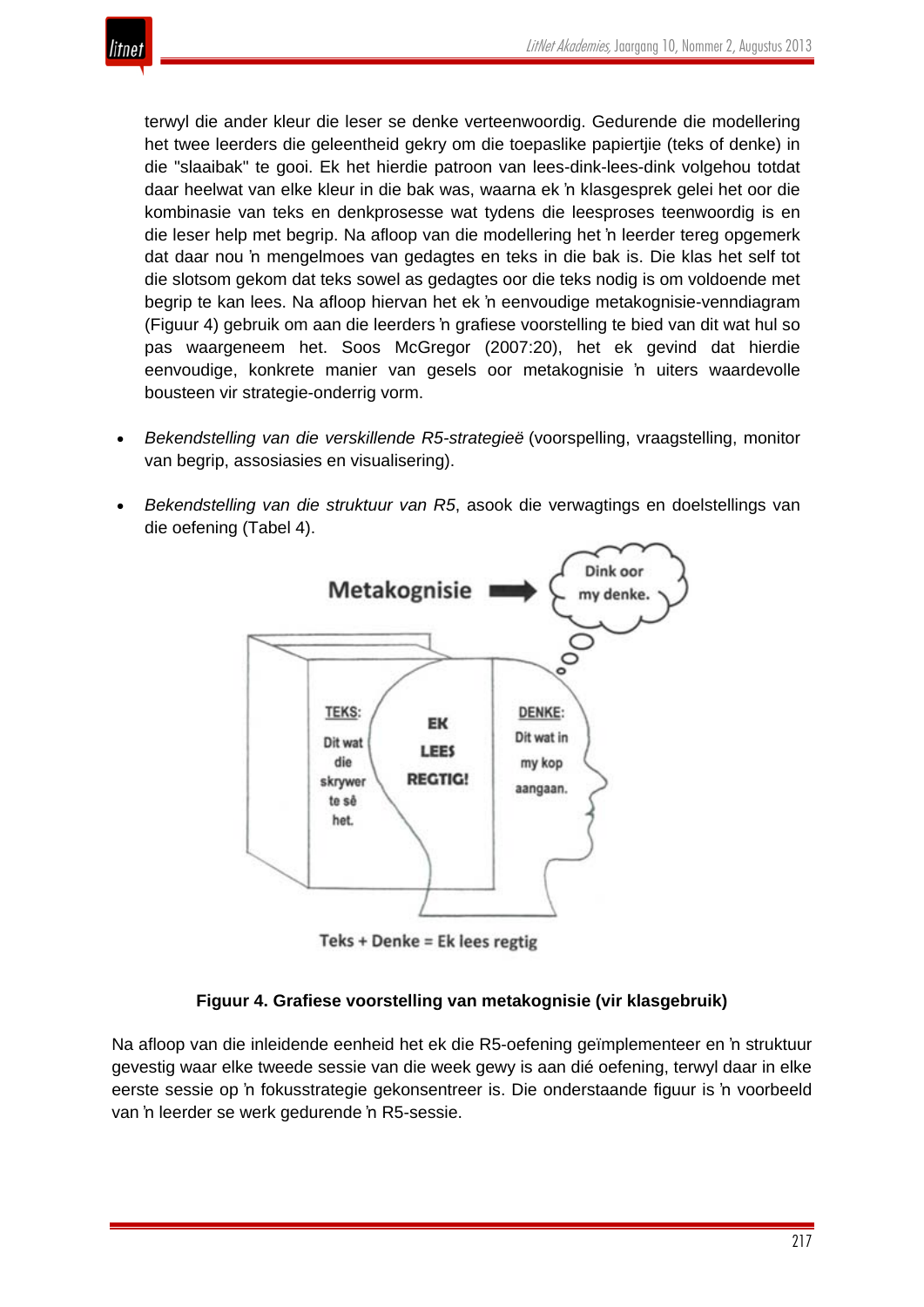## **Figuur 5. Transkripsie van 'n onafhanklike leesjoernaal deur een van die leerders**

| <b>Datum</b> | <b>Titel &amp; Skrywer</b> | Genre     | Reaksie op wat ek gelees het (die stem in my kop sê):<br>Ek wonder /Ek kan 'n duidelike prentjie sien van /Ek voel jammer<br>vir /Ek het baie daarvan gehou toe/Kan jy glo dat/ Ek het<br>"connect" met/ WOW! In my storie het/ Ek dink  gaan gebeur. | <b>Strategie</b><br>Voorspelling,<br>"connection",<br>Vraagstelling,<br>Visualisering. |
|--------------|----------------------------|-----------|-------------------------------------------------------------------------------------------------------------------------------------------------------------------------------------------------------------------------------------------------------|----------------------------------------------------------------------------------------|
| 2011/        | <b>Treasure Island</b>     | Avontuur  | Ek wonder hoe dit voel om op 'n seerower skip te bly. AWE @                                                                                                                                                                                           | Visualiseer                                                                            |
| 06/01        | Robert Lewis               | en storie |                                                                                                                                                                                                                                                       |                                                                                        |
|              | Stevenson                  |           |                                                                                                                                                                                                                                                       |                                                                                        |
| 2011/        | Doer in Dierlandy          | Aksie en  | Wow! In my teks het ek gelees van hoe Ratels hulle liefde vir heuning                                                                                                                                                                                 | Visualiseer                                                                            |
| 06/07        | Pieter, w.                 | Avontuur  | gekry het.                                                                                                                                                                                                                                            |                                                                                        |
|              | Groblaar                   |           |                                                                                                                                                                                                                                                       |                                                                                        |
| 2011/        | Magrietjie                 | Avontuur  | Ek voel jammer vir die voël wat doodgegaan het. "Toe huil die hond!                                                                                                                                                                                   | "Conecction"                                                                           |
| 06/27        | Swaaiboude                 | en        |                                                                                                                                                                                                                                                       | oupa                                                                                   |
|              |                            | komedie   |                                                                                                                                                                                                                                                       |                                                                                        |
| 2011/        | Kondensmelk                | Avontuur  | Ek voorspel dat elle ontdek gaan word.                                                                                                                                                                                                                | Voorspelling                                                                           |
| 08/02        |                            |           |                                                                                                                                                                                                                                                       |                                                                                        |
|              |                            |           | Ek kan 'n duidelike prentjie sien van die kampterein en seuns.                                                                                                                                                                                        | Visualiseer                                                                            |
|              |                            |           | Wat gaan aan en wat steek Elle se ma vir haar weg.                                                                                                                                                                                                    | Vraag                                                                                  |
| 2011/        |                            |           | Ek het gevoel hou sy die gesprek onderbreek en toe sleg voel daaroor.                                                                                                                                                                                 | "Connect"                                                                              |
| 08/03        |                            |           |                                                                                                                                                                                                                                                       |                                                                                        |
|              |                            |           | Ek wonder of sy nou gelukkig gaan wees by die koshuis/kosskool.                                                                                                                                                                                       | Vraag                                                                                  |
|              |                            |           | Ek sien hou sy in die bakkie sit en na die skerpioe kyk                                                                                                                                                                                               | Visualiseer                                                                            |
| 2011/        | Gwennie                    | Avontuur  | Ek kon 'n duidelike prentjie sien van die ou tyd hoe hulle geleef het en                                                                                                                                                                              | Visualiseer                                                                            |
| 08/16        | Barnveld                   |           | hoe die slang haar gepik het.                                                                                                                                                                                                                         |                                                                                        |

#### R<sup>5</sup> Onafhanklike leesjoernaal

Die inleidende eenheid het eerstens die verlangde bewustheid van begrip by die leerders gekweek, en tweedens die verband tussen metakognisie en innerlike dialoog gelê. Ek het ondervind dat onder andere hierdie twee aspekte die nodige grondslag vir strategie-onderrig gelê het.

Die fokusstrategie vir hierdie siklus was monitor van begrip (afdeling 3.4.2 en Tabel 1) wat ek volgens die transaksionele model onderrig het. Soos vroeër vermeld, is daar 'n noue verband tussen monitor van begrip en metakognitiewe bewustheid (afdeling 3.4.2) en met die agtergrond van die inleidende eenheid het dit geblyk dat die leerders baie beter snap waaroor strategie-onderrig gaan en hoe dit hul kan help om beter lesers te word. Eerstens het ek 'n klasgesprek oor innerlike dialoog gelei met die verwysing na die stem in elke leser se kop, wat reeds in 'n vorige sessie bespreek is. Die voorlesing van 'n ingewikkelde teks het aan leerders die geleentheid gegee om bekend te maak wat die stem in hul kop sê oor die geleeste gedeelte. Moontlike oplossings vir wanneer die stem sê: "Ek verstaan nie" is in 'n klasgesprek bespreek, wat gelei het tot die bekendstelling van die herstelstrategieë (bv. herlees, gebruik van die konteks, opbreek van woorde, naslaan in woordeboeke ens.). Ek het die onderskeie herstelstrategieë gemodelleer, waarna leerders dit saam met my gedoen het (Figuur 6).

Elke leerder het 'n verskillende teks ontvang wat binne hul belangstellingsveld val en elkeen moes dan op sy eie lees en aandui waar die verskillende herstelstrategieë gebruik is (Figuur 6). Op die plekke waar betekenis verlore geraak het, het hul 'n "L" gemaak en alle interessante inligting is met 'n "J" gemerk. Wanneer betekenis duidelik geword het, het hul dit met 'n "ü" aangedui. By elke "ü" moes hul aandui watter een van die herstelstrategieë hul gebruik het.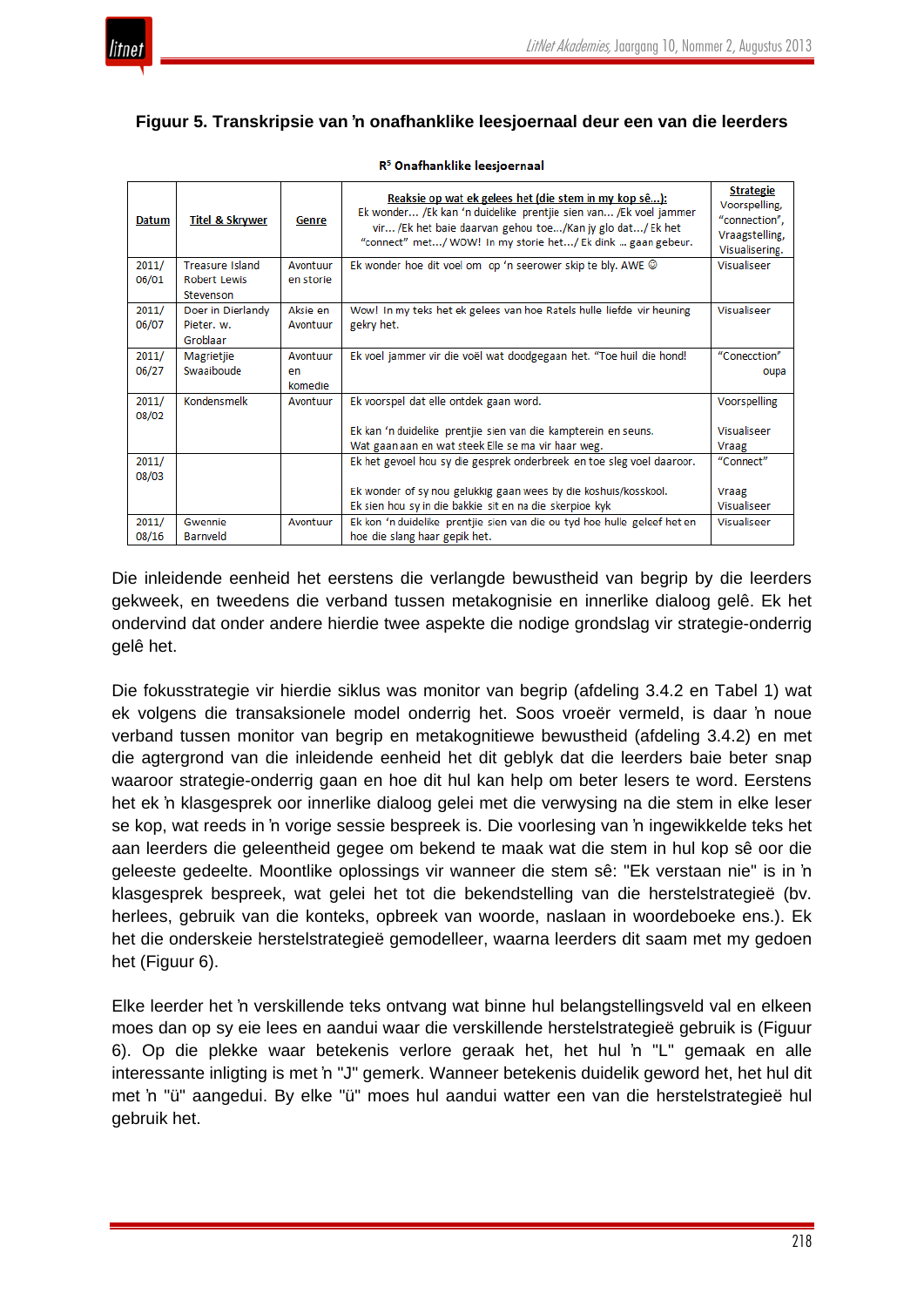

Herstel metodes l'fix ups Lees oon  $5TOP - Dink$ Lees weer scek wat M Ne (a) Engelse | Afr. (vertool b) Opbreek Slaan na  $6.$ Vra jefnand

**Figuur 6. Leerder se notas oor die herstelmetodes**

Gedurende hierdie siklus het ek die waarde van tekste wat binne kinders se belangstellingsveld val, besef. Ek het ook besef dat die moeilikheidsgraad van die uiterste belang is indien dié strategie suksesvol onderrig wil word, omdat hul die herstelstrategieë as nutteloos beskou wanneer die teks te maklik is. Dit is ook belangrik om genoeg tyd aan ondersteuning te bestee, omdat dit geblyk het dat leerders gou verlore voel wanneer daar te gou van hul verwag word om 'n strategie onafhanklik toe te pas.

'n Verdere waarneming was dat hul voortdurend herinner moes word aan dit waarmee hul besig was (metakognisie / luister na my innerlike stem terwyl ek lees). Die lesse (ook R5 sessies) waartydens ek hul doelbewus daaraan herinner het, was baie meer gefokus en doelgerig as die tye toe ek bloot aangeneem het dat hul dit onthou.

## *5.3 Siklus 3*

Die fokusstrategie van hierdie siklus was vraagstelling, en aangesien die leerders reeds gedurende die inleidende eenheid met metakognisie kennis gemaak het, asook vraagstelling as een van die R5-strategieë, het hul baie maklik die werkswyse gesnap en is die strategie goed ontvang. Ek het, soos met voorspelling, gebruik gemaak van Kelly en Clausen-Grace (2007) se kontroleblad vir vraagstelling, wat uit die volgende komponente bestaan:

Ek stel vrae om:

- duidelikheid oor iets in die teks te kry
- my met woordeskat te help
- spesifieke inligting in die teks te vind
- my te help om met die karakters of idees te assosieer
- myself deur middel van my sintuie in die teks te plaas
- te verstaan waarom die skrywer sekere keuses gemaak het
- my te help om die teksorganisasie en -struktuur te verstaan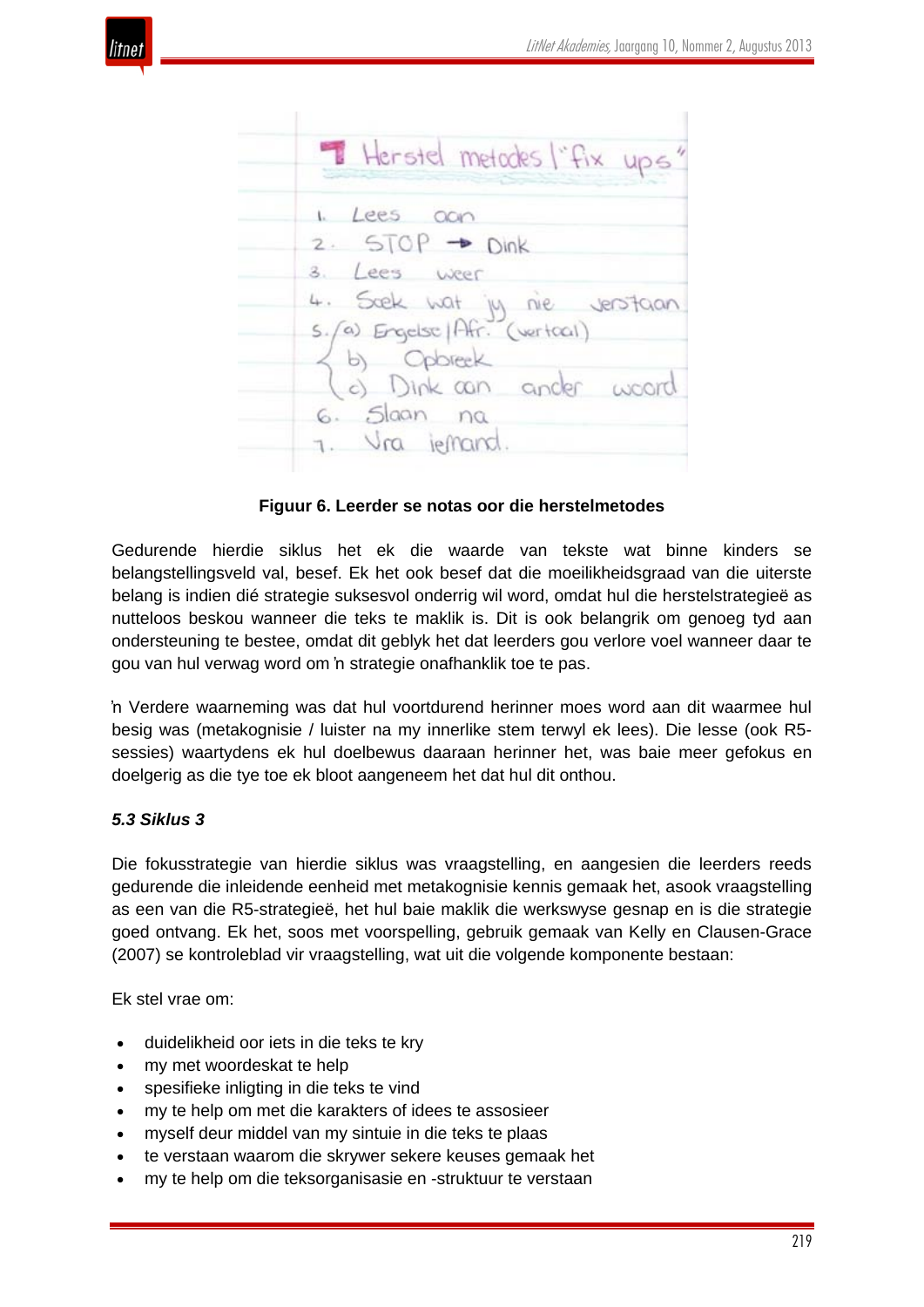

- op te som
- my te help om verder as die teks te dink
- 'n karakter te verstaan
- te voorspel.

Die leerders het deur die kontroleblad gelees en bespreek wat hul onder elke komponent verstaan, waarna ek met gepaste voorbeelde verduidelik het wat elkeen behels. Met behulp van 'n groot kontroleblad wat voor in die klas opgesit is, het ek elke komponent gemodelleer, waarna leerders ook die kans gekry het om hul eie vrae te vra en dan te noem watter komponent hul gebruik het.

Deurdat ek hul voortdurend daaraan herinner het dat hul besig is met metakognisie – dus hul eie vrae, en dat die doel nie noodwendig is om dié vrae te beantwoord nie – het hul vinnig vertroud geraak het met vraagstelling as strategie. Dit was ook opmerklik dat die vrae wat hul tydens die R5-sessies opgeteken het, ontwikkel het van redelik eenvoudig na vrae op 'n hoër vlak, asook meer spesifieke vrae. Waar hul aanvanklik geneig was om bloot vrae te vra soos: "Wat gaan volgende gebeur?" of "Gaan hulle die skelm vang?", het hul begin beweeg na vrae soos: "Hoekom vergelyk die skrywer die karakter met 'n vis?"; "Hoekom vind sy dit so moeilik om haar omstandighede te aanvaar?"; en "Wat het die skrywer laat besluit om juis die Karoo te kies vir sy storie?" (Figuur 7). Ek het hul ook aangemoedig om die nommer van die komponent neer te skryf tydens R5, soos in kolom 5 van Figuur 6B gesien word. Sodoende kon daar nóg beter integrasie tussen die fokusstrategie en die R5-sessies plaasvind. Alhoewel dit nie altyd akkuraat was nie, het dit die geleentheid gebied om onderrig vir individue te rig.

|  |  |  | <del>tona</del><br>kinders<br>Avontuur | A: 27/07/ Kondensmelk <del>Meer vir</del> Wat gaan hulle volgende in<br>die boek doen? | Vraagstelling |
|--|--|--|----------------------------------------|----------------------------------------------------------------------------------------|---------------|
|--|--|--|----------------------------------------|----------------------------------------------------------------------------------------|---------------|

**B:** 

|  | R <sup>5</sup> Onafhanklike leesjoernaal |
|--|------------------------------------------|
|  |                                          |

|              | R- Olialilaliklike leesjõelilaal                                                                                                                                                                                                                                                                                          |                          |                                                                                                          |                         |  |  |
|--------------|---------------------------------------------------------------------------------------------------------------------------------------------------------------------------------------------------------------------------------------------------------------------------------------------------------------------------|--------------------------|----------------------------------------------------------------------------------------------------------|-------------------------|--|--|
| <b>Datum</b> | Reaksie op wat ek gelees het (die<br>stem in my kop sê):<br>Ek wonder /Ek kan 'n duidelike<br>prentjie sien van /Ek voel jammer<br><u>Titel &amp;</u><br><u>Genre</u><br><b>Skrywer</b><br>vir /Ek het baie daarvan gehou<br>toe/Kan jy glo dat/ Ek het "connect"<br>met/ WOW! In my storie het/ Ek<br>dink  gaan gebeur. |                          | <b>Strategie</b><br>Voorspelling,<br>"connection",<br>Vraagstelling,<br>Visualisering.                   |                         |  |  |
| 09/28        | Ruby Parker<br>Soap Star<br><b>ROWAN</b><br>GOLEMAN                                                                                                                                                                                                                                                                       | Liefdes<br>verhaal       | Ek wonder of sy en haar ma-hulle gaan<br>vrede maak.                                                     | Vraag 1                 |  |  |
|              |                                                                                                                                                                                                                                                                                                                           |                          | Ek wonder of haar ma en pa gaan skei.<br>Ek wonder oor of wat sy sal sê daaroor.                         | Vraag 9<br>Vraag 3      |  |  |
| 19/10        | Hannah<br>Montanna<br>(onduidelik)                                                                                                                                                                                                                                                                                        | <b>Disney</b><br>Channel | Ek wonder wat sy pa van die<br>(onduidelik) op die grond sê.                                             | Vraag                   |  |  |
|              |                                                                                                                                                                                                                                                                                                                           |                          | Ek wonder wat gaan Miley eet.<br>Hoekom is daar nie 'n bowl nie<br>Hoekom het hulle net vyf skotel goed. | Vraag<br>Vraag<br>Vraag |  |  |

| Figuur 7. Transkripsie van 'n leerder se vrae tydens R5 |  |  |  |  |  |
|---------------------------------------------------------|--|--|--|--|--|
|---------------------------------------------------------|--|--|--|--|--|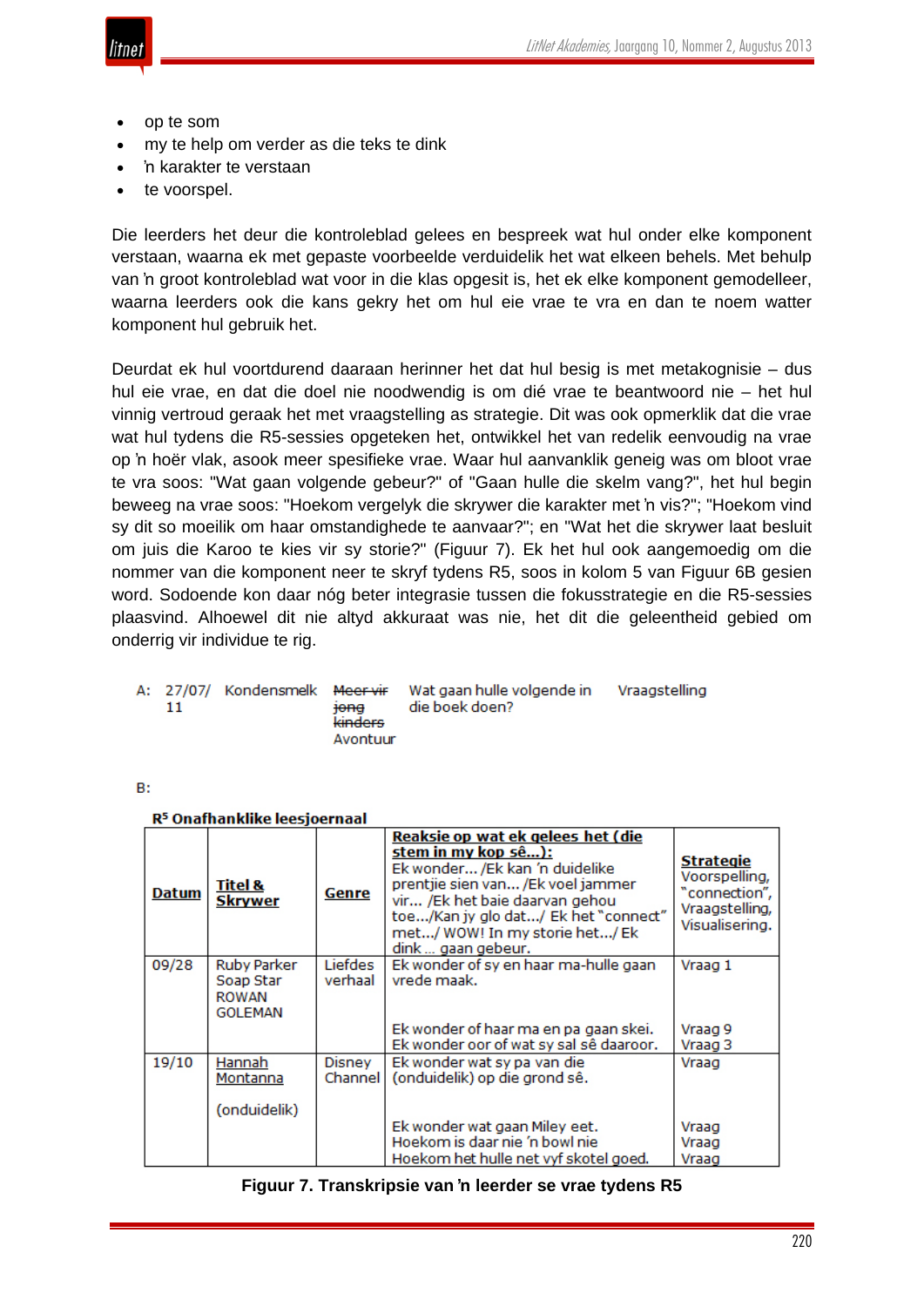

Die individuele gesprekke (Tabel 4) tydens R5 het geblyk die plek te wees waar onderrig die effektiefste plaasgevind het. Die leerders het baie daarna uitgesien en elkeen het op sy beurt aktief deelgeneem aan so 'n gesprek. Dit is ook hier waar hulle die vrymoedigheid gehad het om te noem in watter areas hul graag meer leiding wil hê, in watter mate die onderrig van hulp is en waar hulle iets anders sou wou doen. Dit is ook tydens hierdie gesprekke waar ek baie vinnig kon agterkom of hul strategie-onderrig snap en hul metakognitief bewus is, en of dit bloot 'n kunsmatige oefening is.

## **6. Resultate**

Die verandering of verdieping in leerders se houding en denkwyse ten opsigte van lees na afloop van die ingrypingsprogram, is opmerklik wanneer die houdings- en metakognisieopnames wat aanvanklik gedoen is, met hul algemene kommentaar na afloop van die program vergelyk word (Figuur 8 en Figuur 9). Selfs leerders wat aanvanklik aangedui het dat hul wel van lees hou, het aangedui dat hul baat gevind het by die program (Figuur 8).



## **Figuur 8. Transkripsie 1 van leerderkommentaar**

A: Aanvanklike houdingsopname; B: Antwoord op: "Het die klasse jou met lees gehelp? Hoekom/Hoekom nie?"





## **Figuur 9. Transkripsie 2 van leerderkommentaar**

A: Aanvanklike houdingsopname; B: Antwoord op: "Het die klasse jou met lees gehelp? Hoekom/Hoekom nie?"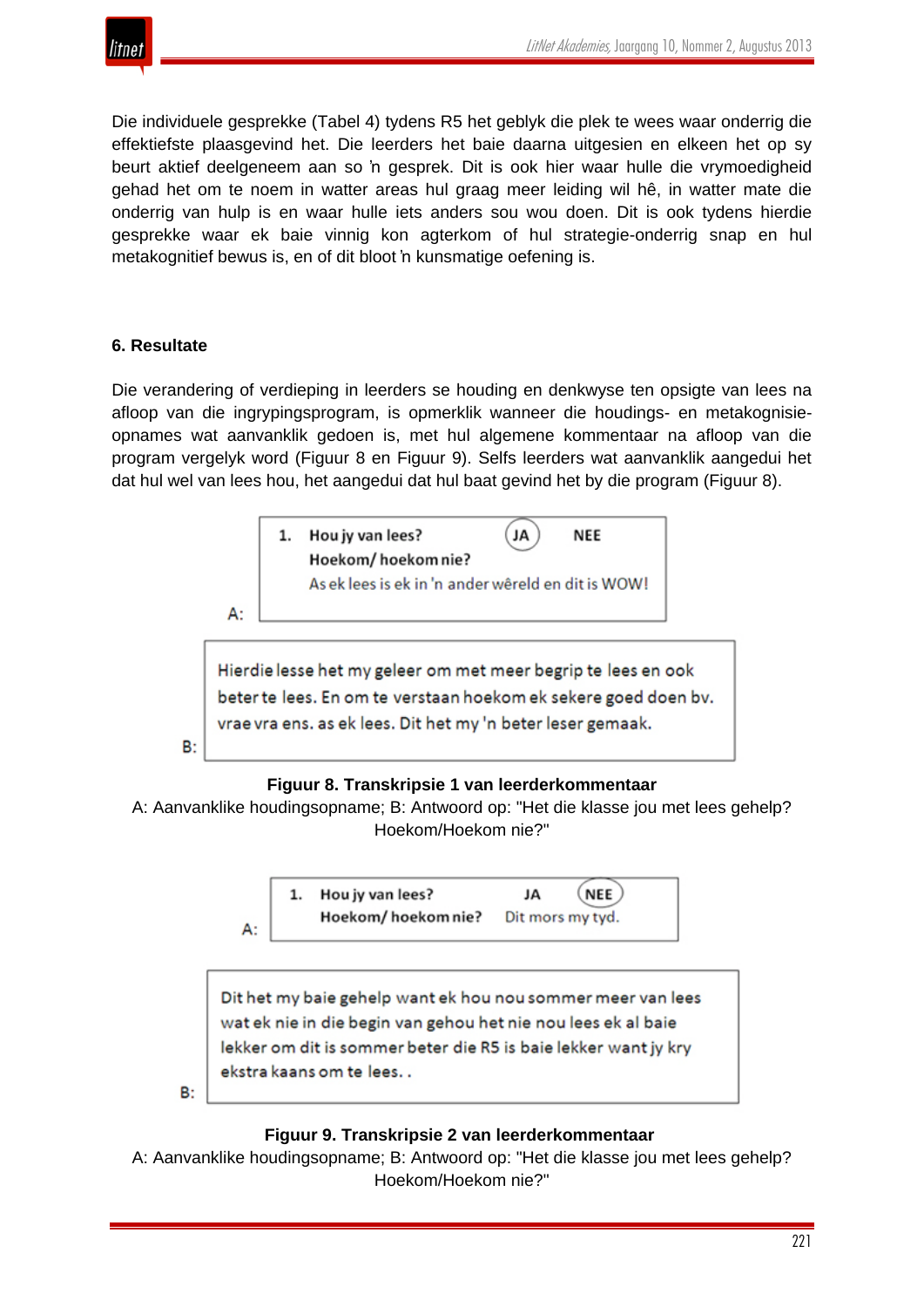

In die leerders se algemene kommentaar oor die onderrigprogram (Figuur 10) blyk dit ook dat kennis van metakognisie en die bewustheid van begrip die grootste persentasie van die leerders in staat gestel het om die waarde van die strategieë wat onderrig is, te snap en dit ook onafhanklik toe te pas – wat volgens Pressley (2006:334) die mikpunt van strategieonderrig is: "The goal with comprehension strategies instruction, however, is to teach students to take over their own reading and thinking."

> Ek dink dit het my baie gehelp want dit het my blootgestel aan baie nuwe vaardighede. Ek verstaan nou baie meer as ek lees en gebruik baie metakognies want dit help baie. Ek kan beter voorspellings en vrae vra.

Dit het, want ek verstaan nou hoekom dit so belangrik is om strategieë te gebruik as jy lees of as jy nie verstaan nie.

Ek dink dit het my gehelp, want ek het geleer om te weet wanneer ek visualiseer, "connect" ens. en ek het geleer wat om te doen wanneer ek iets nie verstaan nie

Dit het my gehelp om beter met begrip te lees - ek het nuwe woorde ontdek wat ek laas jaar as "betekenis loos" sou klassifiseer.

**Figuur 10. Transkripsie van algemene kommentaar oor die intervensieprogram**

In antwoord op die vraag: "Het die klasse jou met lees gehelp? Hoekom/Hoekom nie?"

Dit het ook geblyk dat daar 'n algemene verbetering was ten opsigte van strategiegebruik en -bewustheid wanneer die uitslae van strategiegerigte vrae tydens die twee formele assesserings oorweeg word (sien afdelings 4.1.1 en 4.1.3). Hierdie uitslae word kortliks in die onderstaande tabel opgesom:

| Tabel 5. Uitslae van strategiegerigte vrae tydens formele assesserings |  |
|------------------------------------------------------------------------|--|
|------------------------------------------------------------------------|--|

| <b>Vraag</b>                    | Voor ingryping                                            | Na ingryping          |
|---------------------------------|-----------------------------------------------------------|-----------------------|
| Het jy eers die vrae gelees     | 27% het ja geantwoord                                     | 50% het ja geantwoord |
| voordat jy die teks gelees het? |                                                           |                       |
| Het jy vrae gevra terwyl jy     | 14% het ja geantwoord en kon 68% het ja geantwoord en kon |                       |
| lees? Indien ja, noem een.      | 'n voorbeeld verskaf                                      | 'n voorbeeld verskaf  |
| Dink jy dit is nodig om         | 32% het ja geantwoord                                     | 82% het ja geantwoord |
| voorspellings te maak terwyl jy |                                                           |                       |
| lees?                           |                                                           |                       |
| Wat in 'n teks kan jou help om  | 36% kon een of meer                                       | 86% kon een of meer   |
| 'n voorspelling te maak?        | voorbeelde noem                                           | voorbeelde noem       |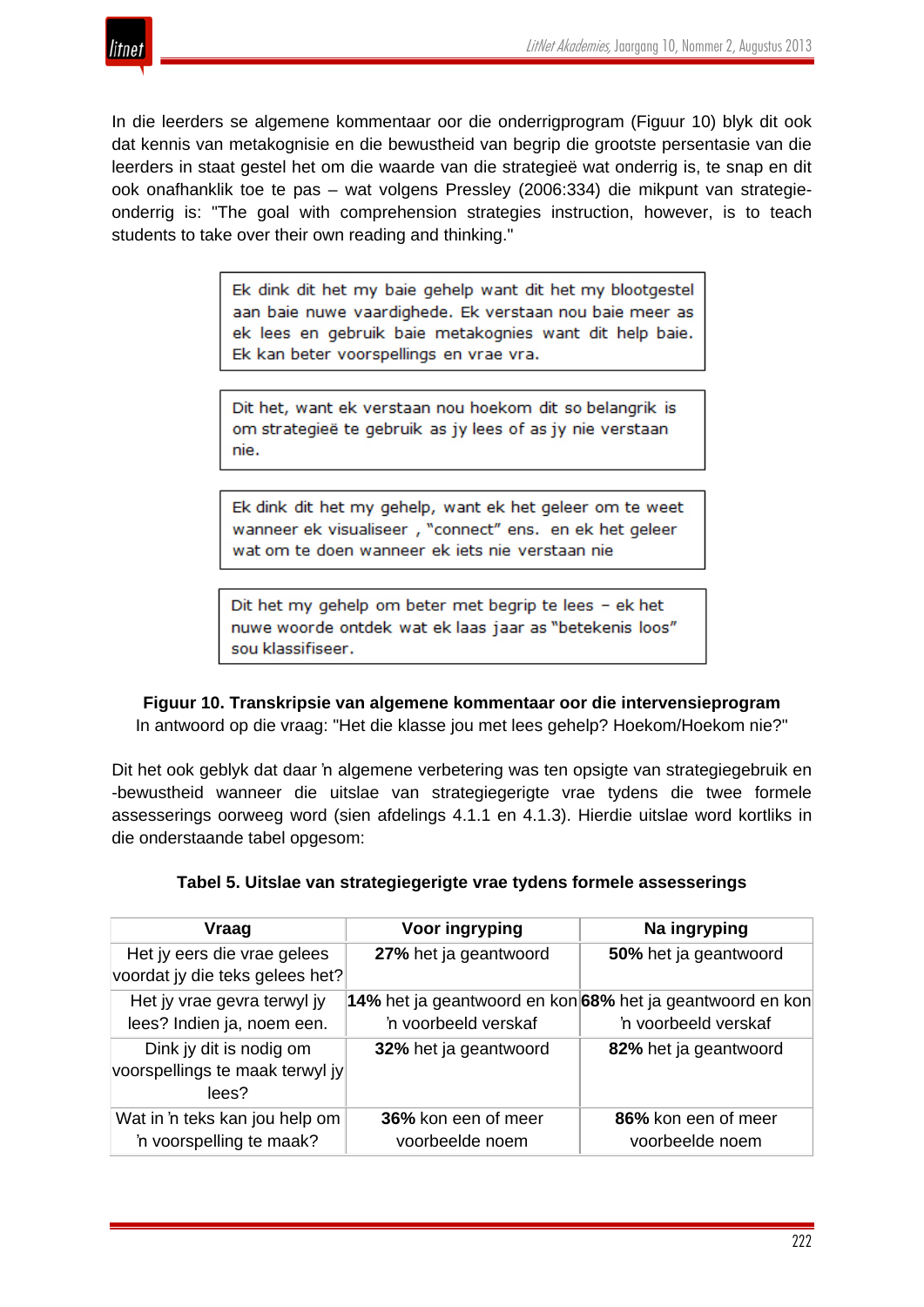

## **7. Gevolgtrekking**

Ten spyte van die leemtes wat ek in die navorsingsproses ondervind het, toon die resultate duidelik dat 'n groot persentasie van die deelnemers se strategiegebruik en hul metakognitiewe bewustheid gedurende die ingrypingsprogram verbeter het.

Hoewel die betrokke skool reeds hoë prioriteit aan leesonderrig gee (drie periodes per week), het ek steeds gevind dat leesperiodes nie noodwendig as belangrik genoeg beskou word nie en dat dit dikwels die periodes is wat vir ander aktiwiteite gebruik word. Dit kan as een van die faktore gesien word wat in hierdie ondersoek veroorsaak het dat die strategieonderrigmodelle wat buite die Suid-Afrikaanse konteks nagevors is, nie sonder meer geïmplementeer kan word nie. Sulke modelle veronderstel dikwels dat daar reeds 'n lees- /leerkultuur in leesperiodes aanwesig is, terwyl 'n stewige grondslag wat so 'n kultuur in hierdie periodes geskep het, eers nodig was.

By nabetragting moes die ingrypingsprogram dus begin het met 'n inleidende eenheid, waarvan die bekendstelling van metakognisie deel vorm, aangesien dit die plek is waar strategie-onderrig sy oorsprong het (afdeling3.2). Ek het aanvanklik gedink dat die begrip te abstrak sou wees vir graad 7-leerders, maar met die bekendstelling daarvan in siklus 2 het hul dit bo verwagting goed verstaan. Ek het, soos McGregor (2007:12) aanvoer, agtergekom dat 'n goeie begrip van metakognisie die verlangde grondslag vir goeie strategie-onderrig verleen. Na afloop van hierdie bekendstelling was die onderrigproses veel eenvoudiger. Die oorweldigend positiewe reaksie op dié eenheid het bevestig dat dit van die uiterste belang is dat leerders moet weet presies waarmee hulle besig is (metakognisie), asook hoe hul daarby kan baat, anders word dit net nog 'n oefening wat gedoen moet word.

Die eenheid het met die volgende gehelp:

- die kweek van 'n bewustheid van leesbegrip
- die verduideliking van die doel van begripstrategie-onderrig
- die geleentheid om in te koop in die onderrigprogram
- die bekendstelling van metakognisie, wat uit hierdie studie noodsaaklik blyk te wees vir die skep van 'n geheelbeeld van begripstrategie-onderrig
- die verduideliking van die basiese konsepte van transaksionele onderrig, byvoorbeeld modellering.

Hoewel ek nie die volledige MOR-model kon implementeer nie, was die gedeeltes wat wel gedoen is (die inleidende eenheid en R5) van onskatbare waarde en het dit beslis die meeste van die leemtes wat ek in siklus 1 beleef het, gevul (sien afdeling5.1). Die kombinasie van gedeeltes van MOR, McGregor (2007) se konkrete bekendstelling van metakognisie en 'n stewige agtergrond van transaksionele onderrig het geblyk die antwoord te wees. Dit het ook geblyk dat individuele gesprekke, hetsy dit binne die R5-struktuur is of nie, 'n onmisbare element tydens strategie-onderrig is.

'n Verdere belangrike waarneming was dat dit nie moontlik is om strategieë effektief te onderrig wanneer die persoon wat dit onderrig nie self metakognitief bewus is van die strategieë wat hy gebruik nie. Die verduideliking en modellering van enige strategie word in so 'n geval kunsmatig en dus nie geloofwaardig vir diegene wat dit moet ontvang nie.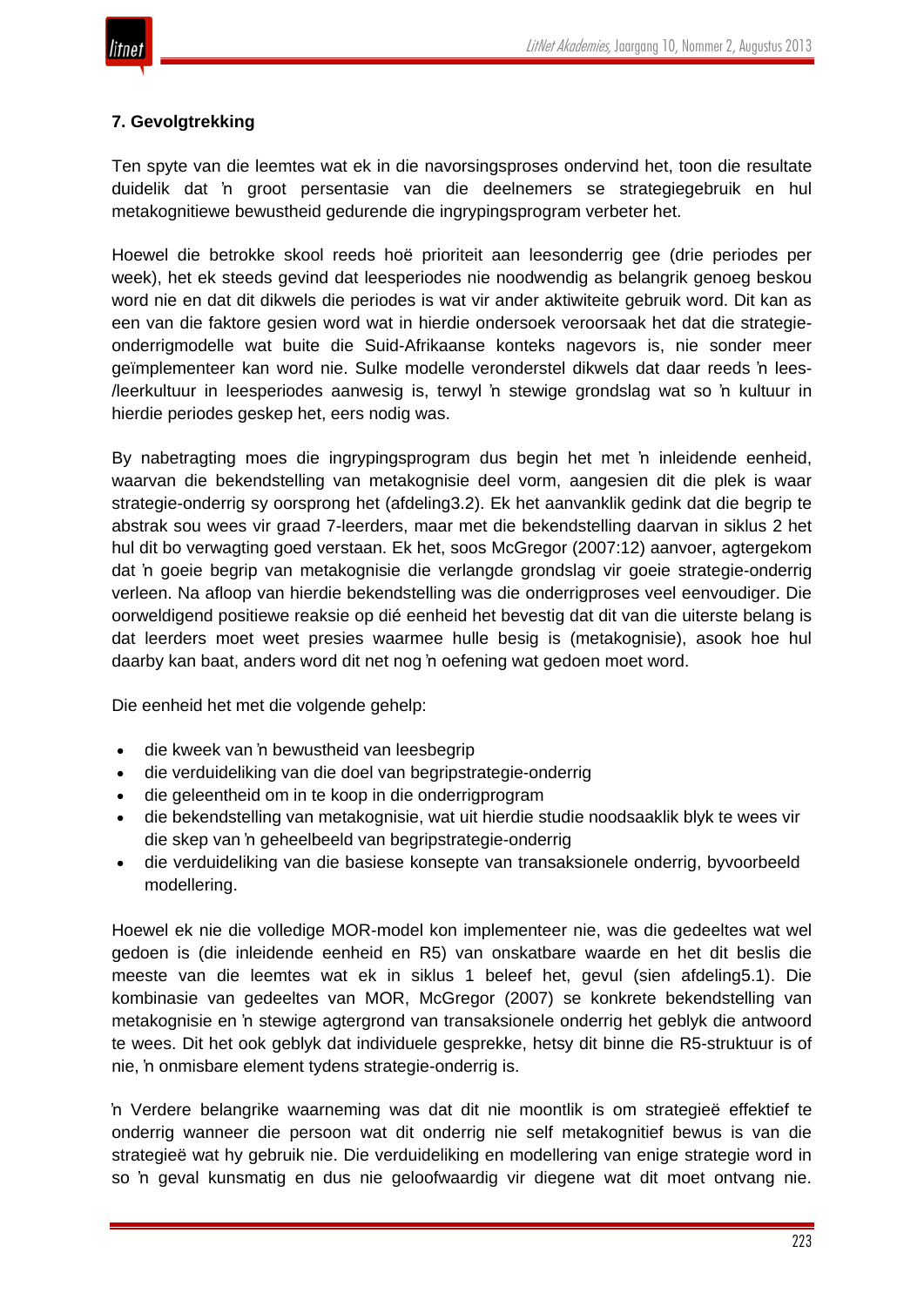

Metakognitiewe bewustheid is dus nie slegs vir die leerders 'n vereiste nie, maar ook vir die persoon wat dit onderrig.

## **8. Ten slotte**

Na afloop van die navorsing is daar by my geen twyfel oor die waarde van die onderrig van metakognisie ten einde die eksplisiete onderrig van leesbegripstrategieë suksesvol te implementeer nie. Die houdingsverandering by leerders ten opsigte van lees, asook die verandering in denkpatrone oor die leesproses na afloop van die bekendstelling van metakognitiewe bewustheid, getuig hiervan. Die feit dat beide bekwame en sukkelende lesers wat hul in dieselfde klas bevind, gelyktydig daarby gebaat het, is 'n bewys van die veelsydigheid van hierdie tipe onderrig en bevestig dat dit 'n moontlike oplossing vir die swak leesprestasie in Suid-Afrika kan wees – iets wat ons land broodnodig het.

## **Bibliografie**

Anker, J. 2006. Vooraf-leesaktiwiteite: 'n strategie. Kursusnotas. Wellington: CPUT.

Au, K. 2009. Providing powerful comprehension instruction. *Reading Today*, 27(2):17. http://search.ebscohost.com/login.aspx?direct=true&db=aph&AN=44537753&site= ehost-live (8 April 2010 geraadpleeg).

Block, C., L. Gambrell en M. Pressley (reds.). 2002. *Improving comprehension instruction: Rethinking research, theory and classroom practice.* San Francisco: Jossey-Bass Publishers.

Block, C. en S. Parris. 2008. *Comprehension instruction. Research-based best practices.* New York: The Guilford Press.

Boulware-Gooden, R., S.T.A. Creker en R.M. Joshi. 2007. Instruction of metacognitive strategies enhances reading comprehension and vocabulary achievement of Third-Grade students. *The Reading Teacher*, 61(1):70–7.

Cohen, L., L. Manion en K. Morrison. 2006. *Research methods in education*. 5de uitgawe. Londen: Routledge Falmer.

De Vos, A., H. Strydom, C. Fouché en C. Delport (reds.). 2005. *Research at grass roots. For the social sciences and human services professions.* 3de uitgawe. Pretoria: Van Schaik.

De Vos, A. 2005. Qualitative data analysis and interpretation. In De Vos e.a. (reds.) 2005.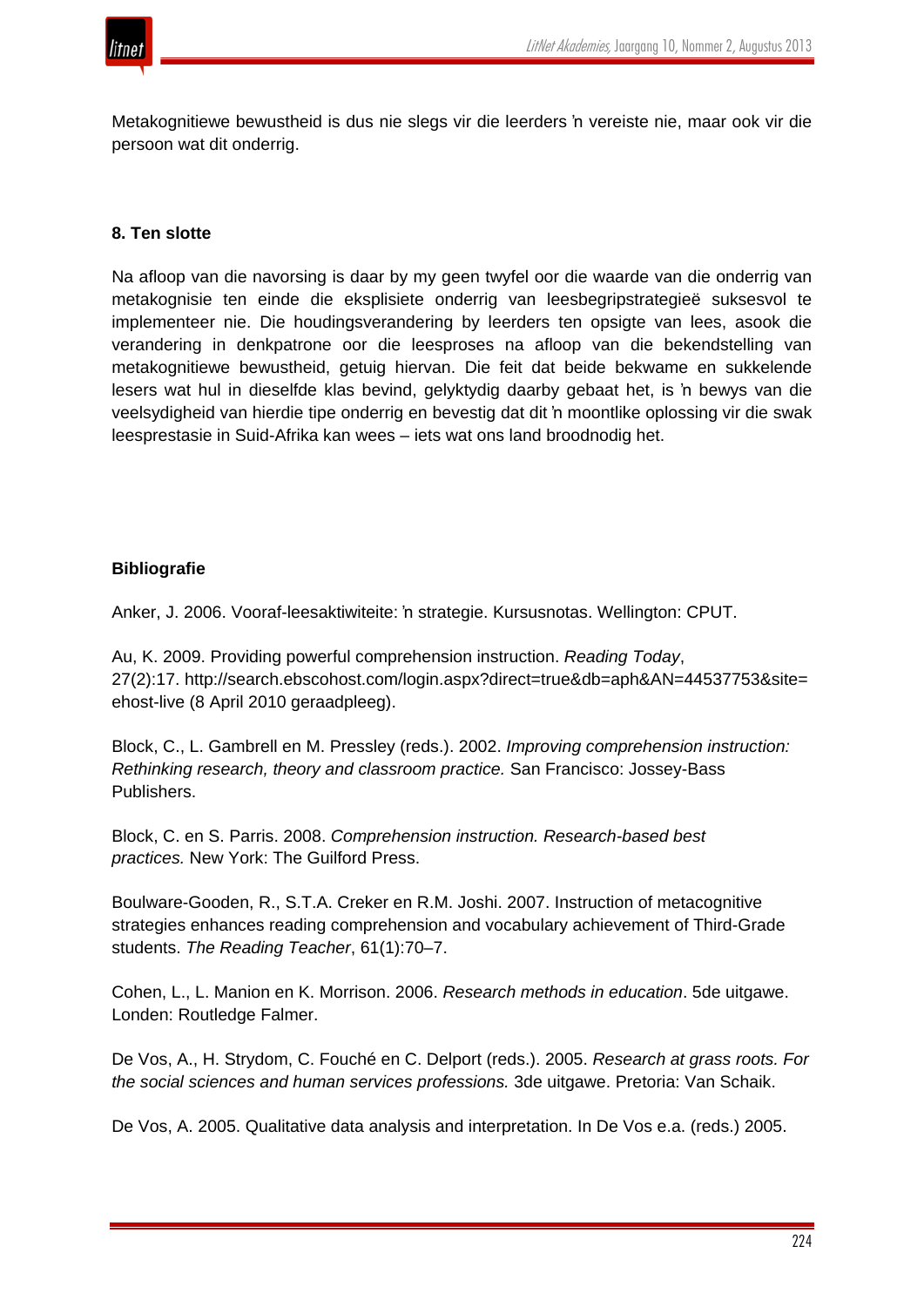

Duke, N.K. en P.D. Pearson. 2002. Effective practices for developing reading comprehension. In Farstrup en Samuels (reds.) 2002.

Ellery, V. 2005. *Creating strategic readers. Techniques for developing competency in phonemic awareness, phonics, fluency, vocabulary and comprehension*. Newark: International Reading Association.

Farstrup, A.E. en S.J. Samuels (reds.). 2002. *What research has to say about reading.* 3de uitgawe. Newark: International Reading Association.

Hamdan, A.R., M.N. Ghafar, A.J. Sihes en S.B. Atan. 2010. The cognitive and metacognition reading strategies of foundation course students in Teacher Education Institute in Malaysia. *European Journal of Social Sciences*, 13(1):133–43.

Harvey, S. en A. Goudvis. 2007. *Strategies that work. Teaching comprehension for understanding and engagement*. Portland: Stenhouse.

*HAT. Verklarende Handwoordeboek van die Afrikaanse Taal.* 2005. 5de uitgawe. Kaapstad: Maskew Miller Longman.

Johnson, J.C. 2005. What makes a "good" reader? Asking students to define "good" readers. *The Reading Teacher*, 58(8):766–70.

Keene, E. en S. Zimmermann. 2007. *Mosaic of thought*. 2de uitgawe. Portsmount: Heinemann.

Kelley, M. en N. Clausen-Grace. 2006. R5: The sustained silent reading makeover that transformed readers. *The Reading Teacher*, 60(2):148–56.

—. 2007. *Comprehension shouldn't be silent*. Newark: International Reading Association.

—. 2008. *R5 in your classroom. A guide to differentiating independent reading and developing avid readers*. Newark: International Reading Association.

Klapwijk, N. 2012. Reading strategy instruction and teacher change: Implications for teacher training. *South African Journal of Education*, 32(2):191-204.

Klopper, B. 2012. Riglyne vir die effektiewe onderrig van leesbegripstrategieë in die Seniorfase. Ongepubliseerde M.Ed-proefskrif, Kaapse Skiereiland Universiteit van Tegnologie, Wellington.

Knox, L. 2006. Assessering van leesbegrip in Afrikaansmedium primêre skole in die Vrystaat. Ongepubliseerde MEd-proefskrif, Universiteit van die Vrystaat.

Laverick, C. 2002. B-D-A strategy: Reinventing the wheel can be a good thing. *Journal of Adolescent & Adult Literacy,* 46(2):144–8.

http://search.ebscohost.com/ login.aspx?direct=true&db=eric&AN =EJ653526&site=ehostlive (8 April 2010 geraadpleeg).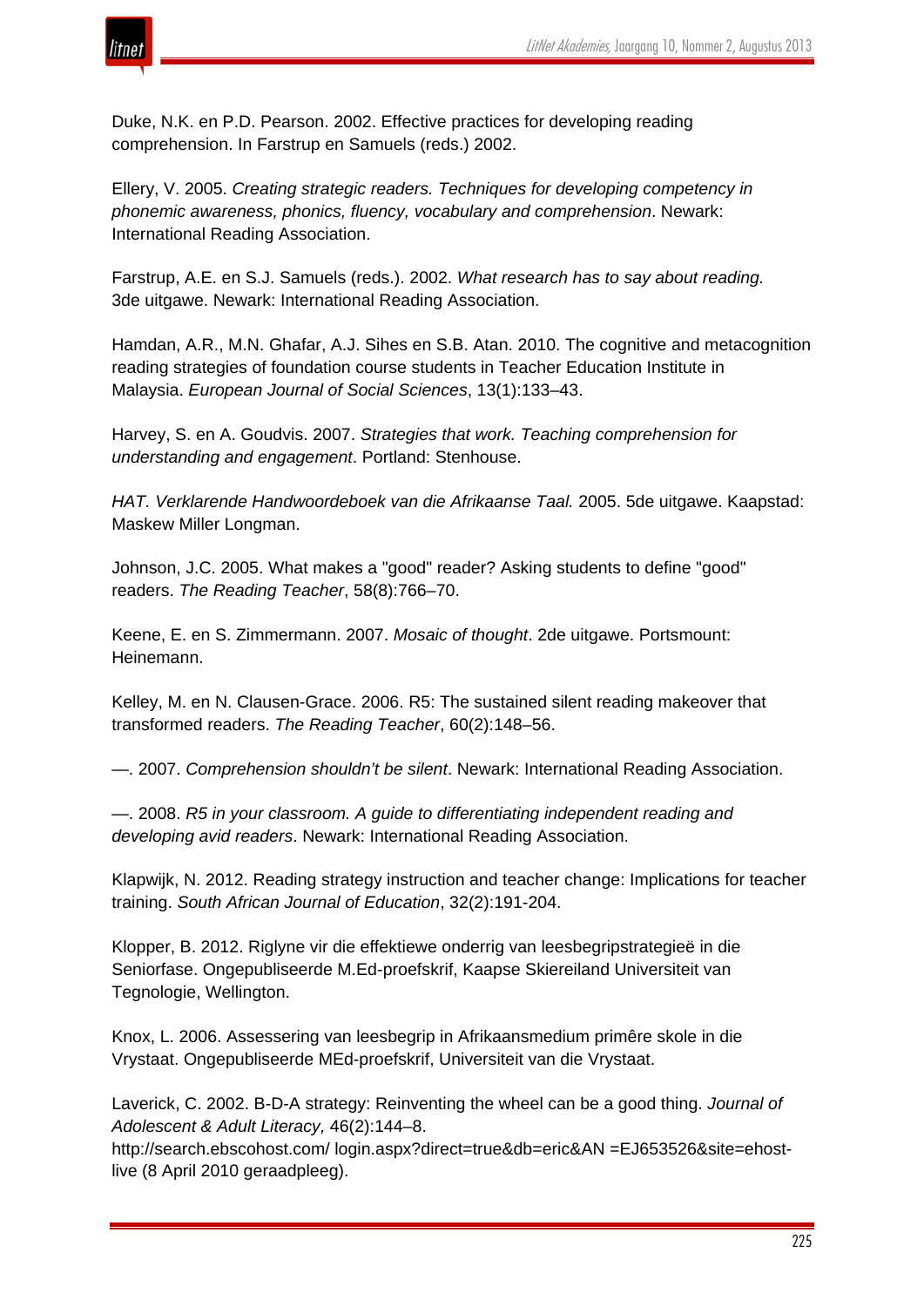

Long, C. en L. Zimmerman. 2008. South African children's reading achievement. In PIRLS 2008.

McGregor, T. 2007. *Comprehension connections. Bridges to strategic reading*. Portsmouth: Heinemann.

McKeown, M., I. Beck en R. Blake. 2009. Rethinking reading comprehension instruction: A comparison of instruction for strategies and content approaches. *Reading Research Quarterly*, 44(3):218–53.

McLaughlin, M. en G.L. De Voogd. 2004. *Critical literacy. Enhancing students' comprehension of text*. New York: Scholastic.

McTavish, M. 2008. "What were you thinking?": The use of metacognitive strategy during engagement with reading narrative and informational genres. *Canadian Journal of Education*, 31(2):405–30.

Meyer, K. 2010. A collaborative approach to reading workshop in the middle years. *The Reading Teacher*, 63(6):501–7.

Paziotopoulos, A. en M. Kroll. 2004. Hooked on thinking. *The Reading Teacher*,57(7):672–7.

PIRLS (Progress in International Literacy Study). 2008. *Summary Report 2006.* Pretoria: Die Sentrum vir Evaluering en Assessering, Universiteit van Pretoria.

Pressley, M. 2000. Comprehension instruction: What makes sense now, what might make sense soon. *Reading Online*, 5(2). http://www.readingonline.org/articles/handbook/pressley/index.html (8 April 2010 geraadpleeg).

—. 2006. *Reading instruction that works. The case for balanced teaching.* New York: Guilford.

Pressley, M., P. El-Dinary, I. Gaskins, T. Shuder, J. Bergman, J. Almasi en R. Brown. 1992. Beyond direct explanation: Transactional instruction of reading comprehension strategies. *Elementary School Journal*,92(5):511–54.

Pretorius, E.J. 2002.Reading ability and academic performance in South Africa: Are we fiddling while Rome is burning? *Language Matters: Studies in the Languages of Africa*, 33(1):169–96.

Pretorius, E.J. en M. Lephalala. 2011. Reading comprehension in high-poverty schools: How should it be taught and how well does it work? *Per Linguam,* 27(2):1–24.

Salembier, G. 1999. Scan and run: A reading comprehension strategy that works. *Journal of Adolescent & Adult Literacy*,42(5):386–95.

Snow, C. 2002. *Reading for understanding*. Santa Monica: RAND Education.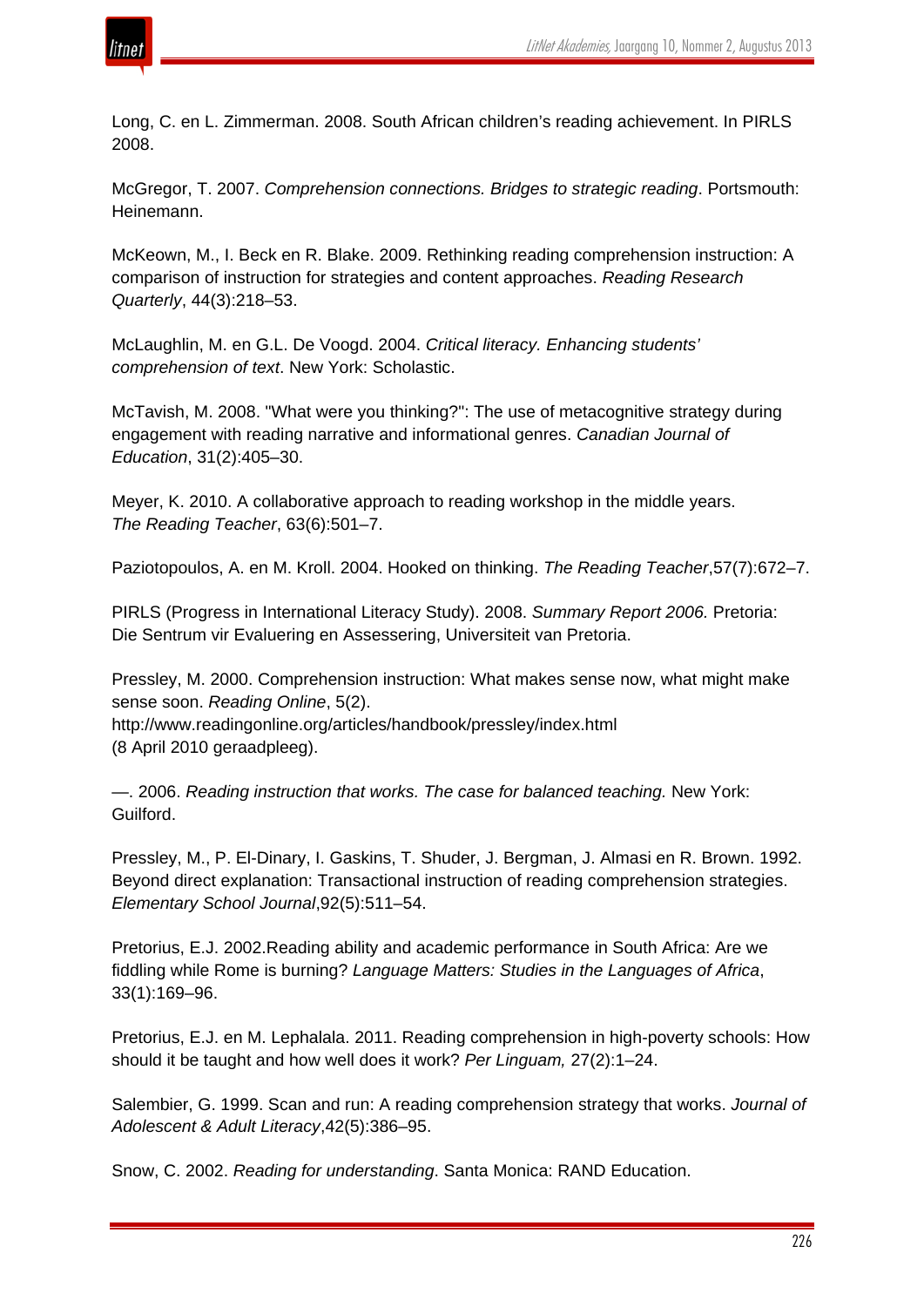

Graad 7 Leesbegriptoets

Venter, E., S. van Staden en C. du Toit. 2008. South African children's reading achievement. In PRLS 2008.

WKDvO (Wes-Kaapse Departement van Onderwys). 2009. *Western Cape literacy and numeracy challenges*. http://wced.pgwc.gov.za/comms/press/2009/75\_14july.html (19 Mei 2010 geraadpleeg).

Zimmermann, S. en C. Hutchins. 2003. *7 Keys to comprehension. How to help your kids read it and get it!* New York: Three Rivers Press.

## **Bylae A**

| Naam en van: |  |
|--------------|--|
| Datum:       |  |
| Tyd: 30 min. |  |

## **Tornado's**

Wat weet jy van tornado's?

| _________<br>-- | --<br>-- |  |
|-----------------|----------|--|
|                 |          |  |
|                 |          |  |

## **Beantwoord asseblief die volgende vrae:**

1. Uit watter twee woorde bestaan die woord "gewelddadige"? (par. 1)

\_\_\_\_\_\_\_\_\_\_\_\_\_\_\_\_\_\_\_\_\_\_ en \_\_\_\_\_\_\_\_\_\_\_\_\_\_\_\_\_\_\_\_\_

- 2. Gee twee redes waarom tornado's as gevaarlik beskou kan word.
- 3. Watter een van die volgende beteken min of meer dieselfde as "toeslaan" soos dit in par. 1 gebruik word? (Omkring die letter van die korrekte antwoord.)

\_\_\_\_\_\_\_\_\_\_\_\_\_\_\_\_\_\_\_\_\_\_\_\_\_\_\_\_\_\_\_\_\_\_\_\_\_\_\_\_\_\_\_\_\_\_\_\_\_\_\_\_\_\_\_\_\_\_\_\_\_\_\_\_\_\_\_\_

A. hard toemaak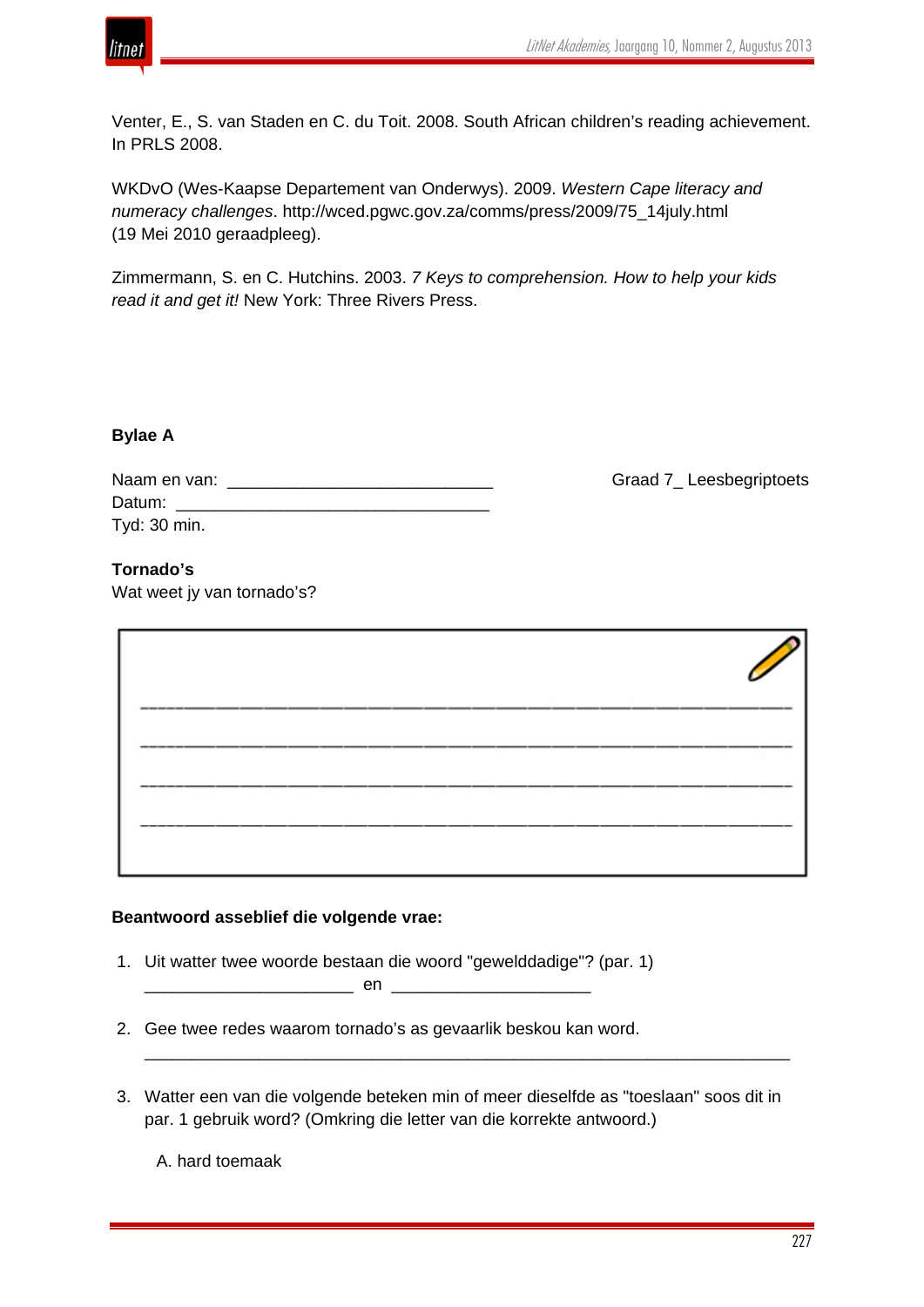

- B. sterk waai
- C. gebeur
- D. beweeg
- 4. Watter woord in paragraaf 2 sê dat tornado's nie nét op hierdie manier ontwikkel nie?

\_\_\_\_\_\_\_\_\_\_\_\_\_\_\_\_\_\_\_\_\_\_\_\_\_\_\_\_\_\_\_\_\_\_\_\_\_\_\_\_\_\_\_\_\_\_\_\_\_\_\_\_\_\_\_\_\_\_\_\_\_\_\_\_\_\_\_\_

\_\_\_\_\_\_\_\_\_\_\_\_\_\_\_\_\_\_\_\_\_\_\_\_\_\_\_\_\_\_\_\_\_\_\_\_\_\_\_\_\_\_\_\_\_\_\_\_\_\_\_\_\_\_\_\_\_\_\_\_\_\_\_\_\_\_\_\_

\_\_\_\_\_\_\_\_\_\_\_\_\_\_\_\_\_\_\_\_\_\_\_\_\_\_\_\_\_\_\_\_\_\_\_\_\_\_\_\_\_\_\_\_\_\_\_\_\_\_\_\_\_\_\_\_\_\_\_\_\_\_\_\_\_\_\_\_

\_\_\_\_\_\_\_\_\_\_\_\_\_\_\_\_\_\_\_\_\_\_\_\_\_\_\_\_\_\_\_\_\_\_\_\_\_\_\_\_\_\_\_\_\_\_\_\_\_\_\_\_\_\_\_\_\_\_\_\_\_\_\_\_\_\_\_\_

\_\_\_\_\_\_\_\_\_\_\_\_\_\_\_\_\_\_\_\_\_\_\_\_\_\_\_\_\_\_\_\_\_\_\_\_\_\_\_\_\_\_\_\_\_\_\_\_\_\_\_\_\_\_\_\_\_\_\_\_\_\_\_\_\_\_\_\_

\_\_\_\_\_\_\_\_\_\_\_\_\_\_\_\_\_\_\_\_\_\_\_\_\_\_\_\_\_\_\_\_\_\_\_\_\_\_\_\_\_\_\_\_\_\_\_\_\_\_\_\_\_\_\_\_\_\_\_\_\_\_\_\_\_\_\_\_ \_\_\_\_\_\_\_\_\_\_\_\_\_\_\_\_\_\_\_\_\_\_\_\_\_\_\_\_\_\_\_\_\_\_\_\_\_\_\_\_\_\_\_\_\_\_\_\_\_\_\_\_\_\_\_\_\_\_\_\_\_\_\_\_\_\_\_\_

\_\_\_\_\_\_\_\_\_\_\_\_\_\_\_\_\_\_\_\_\_\_\_\_\_\_\_\_\_\_\_\_\_\_\_\_\_\_\_\_\_\_\_\_\_\_\_\_\_\_\_\_\_\_\_\_\_\_\_\_\_\_\_\_\_\_\_\_

- 5. Waarom word die wolk van 'n tornado as 'n tregterwolk beskou? (par. 3)
- 6. Die woorde: "Soos dit styg" staan in paragraaf 2. Waarna verwys die woordjie "dit"?
- 7. Wat veroorsaak dat 'n tornado stadiger begin beweeg? (par. 5)

\_\_\_\_\_\_\_\_\_\_\_\_\_\_\_\_\_\_\_\_\_\_\_\_\_\_\_\_\_\_\_\_\_\_\_\_\_\_\_\_\_\_\_\_\_\_\_\_\_\_\_

- 8. Krimp die tregterwolk na bo of onder wanneer die tornado die meeste van sy energie verloor het? (par. 5)
- 9. Watter woorde in die leesstuk verwys na die kern of die belangrikste deel van die tornado?
- 10. Noem twee ooreenkomste tussen 'n tornado en 'n vliegtuig.
- 11. Wat dink jy doen mense om hulleself te beskerm wanneer hulle 'n tornado verwag?

12. Voltooi die laaste drie stappe in die proses waartydens 'n tornado gevorm word:

- 1. Warm vogtige lug op die grond en koue droë lug bo.
- 2. Die warm vogtige lug styg.
- 3. Warm lug koel af.
- $4.$
- 

5. \_\_\_\_\_\_\_\_\_\_\_\_\_\_\_\_\_\_\_\_\_\_\_\_\_\_\_\_\_\_\_\_\_\_\_\_\_\_\_\_\_\_\_\_\_\_\_ 6. \_\_\_\_\_\_\_\_\_\_\_\_\_\_\_\_\_\_\_\_\_\_\_\_\_\_\_\_\_\_\_\_\_\_\_\_\_\_\_\_\_\_\_\_\_\_\_

- 13. Het jy eers 'n oorsig van die teks gekry voordat jy begin lees het? **Ja Nee**
- 14. Het jy eers die vrae gelees voordat jy die teks gelees het?
	- **Ja Nee**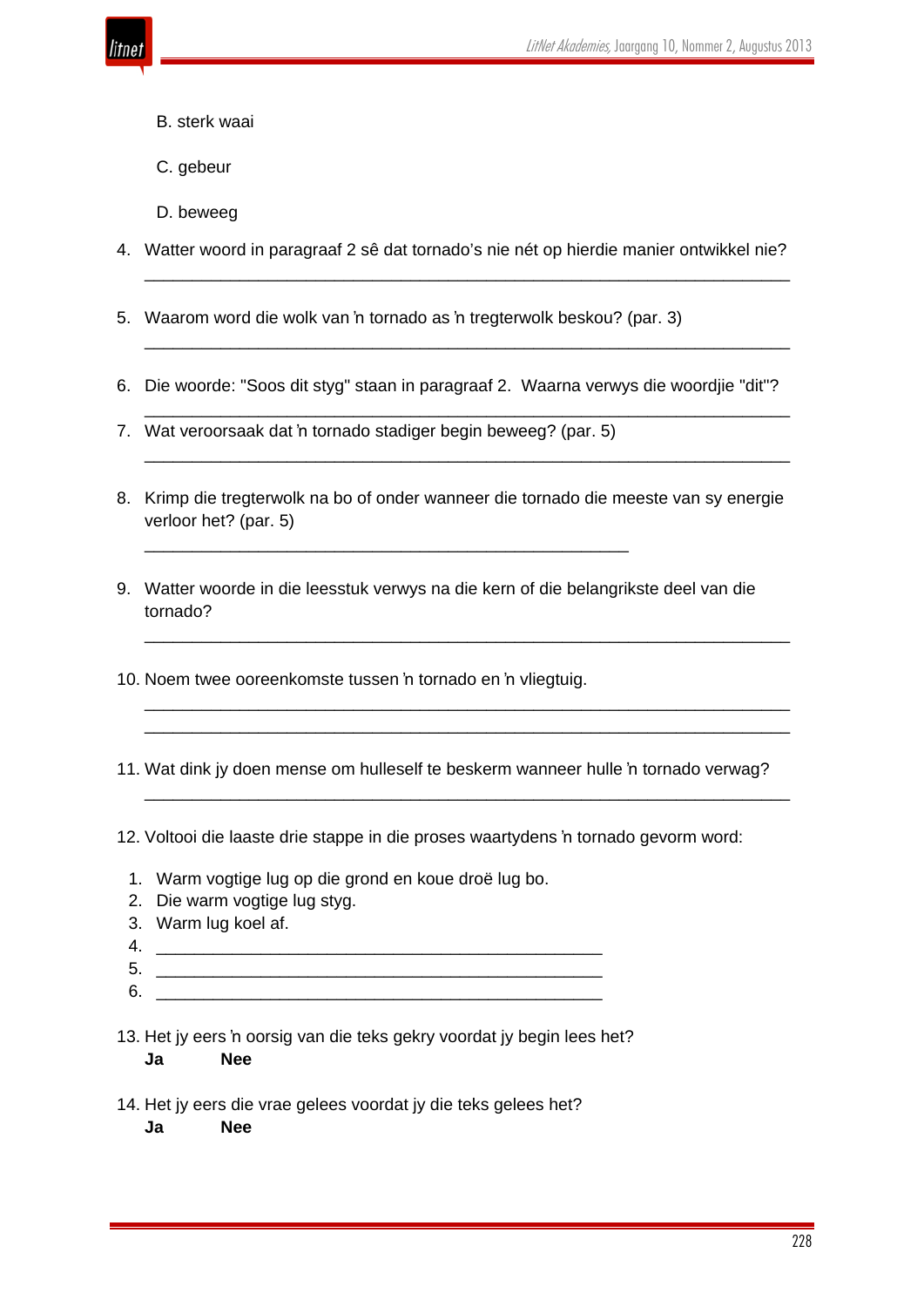

15. Het jy vrae gevra terwyl jy lees? Indien ja, noem een.

16. Wat dink jy beteken dit om te voorspel wanneer jy lees?

17. Wat is die verskil tussen voorspel en raai wanneer jy lees?

18. Wat in 'n teks kan jou help om 'n voorspelling te maak?

19. Dink jy dit is nodig om voorspellings te maak terwyl jy lees? Hoekom sê jy so?

\_\_\_\_\_\_\_\_\_\_\_\_\_\_\_\_\_\_\_\_\_\_\_\_\_\_\_\_\_\_\_\_\_\_\_\_\_\_\_\_\_\_\_\_\_\_\_\_\_\_\_\_\_\_\_\_\_\_\_\_\_\_\_\_\_\_\_

\_\_\_\_\_\_\_\_\_\_\_\_\_\_\_\_\_\_\_\_\_\_\_\_\_\_\_\_\_\_\_\_\_\_\_\_\_\_\_\_\_\_\_\_\_\_\_\_\_\_\_\_\_\_\_\_\_\_\_\_\_\_\_\_\_\_\_

\_\_\_\_\_\_\_\_\_\_\_\_\_\_\_\_\_\_\_\_\_\_\_\_\_\_\_\_\_\_\_\_\_\_\_\_\_\_\_\_\_\_\_\_\_\_\_\_\_\_\_\_\_\_\_\_\_\_\_\_\_\_\_\_\_\_\_

\_\_\_\_\_\_\_\_\_\_\_\_\_\_\_\_\_\_\_\_\_\_\_\_\_\_\_\_\_\_\_\_\_\_\_\_\_\_\_\_\_\_\_\_\_\_\_\_\_\_\_\_\_\_\_\_\_\_\_\_\_\_\_\_\_\_\_

\_\_\_\_\_\_\_\_\_\_\_\_\_\_\_\_\_\_\_\_\_\_\_\_\_\_\_\_\_\_\_\_\_\_\_\_\_\_\_\_\_\_\_\_\_\_\_\_\_\_\_\_\_\_\_\_\_\_\_\_\_\_\_\_\_\_\_

20. Merk watter een van die volgende twee goed jou die meeste gehelp het om te verstaan:

 A. Ek het na die skets gekyk om my te help om die teks te verstaan. B. Ek het die teks gelees om my te help om die skets te verstaan.

21. Ek het die leesstuk verstaan:

| Glad nie |  | Baie goed |   |   |
|----------|--|-----------|---|---|
|          |  | 3         | Δ | 5 |